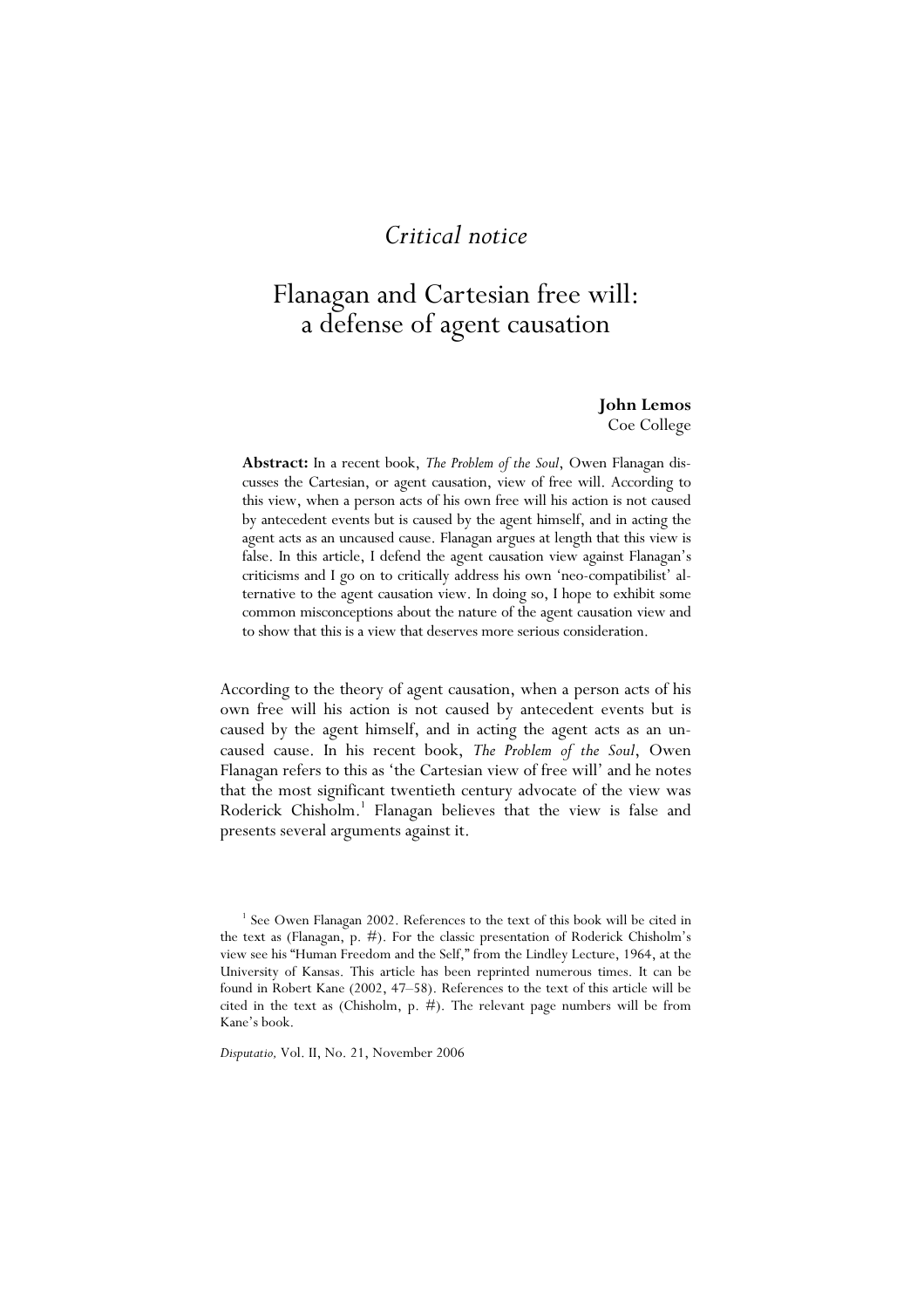In this essay I will explain Flanagan's arguments and show that each of them fails to refute the agent causation view. This is a worthwhile project for several reasons. First, by seeing the errors in Flanagan's arguments we will come to a better, clearer understanding of what the agent causation view actually entails. Second, the agent causation view is often looked at with scorn by philosophical naturalists. It is regarded as a silly view that couldn't possibly be correct. The arguments that Flanagan presents are fairly common arguments presented by opponents of the view. Thus, in refuting Flanagan's arguments I refute arguments which many philosophers regard as good ones.2 I hope to show that if the agent causation view *is* mistaken, the opponents of it will have to do a better job refuting it. Third, Owen Flanagan is a very influential contemporary philosopher. Given his status within the philosophical community and the broader academic community, it is important that his arguments be given careful philosophical scrutiny.<sup>3</sup>

#### The theory of agent causation

In further clarifying the nature of the agent causation view, I will draw from Chisholm's 'Human Freedom and the Self.' As noted above, according to the theory of agent causation, in free willed action the agent acts as an uncaused cause of his action. According to this theory, when a person acts freely he could have done otherwise than he in fact did. Advocates of this view believe that if he could have

For Descartes' views see his *Meditations on First Philosophy*, Descartes 1997. Another important historical figure who has defended this view is Thomas Reid. See Reid 1969.

For other recent defenses of the agent causation view see: Clarke (1993; 1996); O'Connor 2000; Rowe (1989; 1991); and Taylor 1966.

 $2^{2}$  For similar naturalist criticisms of the agent causation view see Dennett (1984; 2003); Double 1991; Pereboom 2001; Smilansky 2000; Strawson (1986; 1994; 2000); Waller (1990; 1998).

<sup>3</sup> Besides having published numerous influential books and articles, Owen Flanagan had the prestigious honor of serving as a Romanell Phi Beta Kappa Professor in 1998–1999. He also was part of a select group of Western intellectuals and scientists chosen by the Mind and Life Institute in Boulder, CO to meet with the 14<sup>th</sup> Dalai Lama to discuss the topic of 'Destructive Emotions.'

For notable publications see Flanagan (1991; 1992; 1996; and 2000).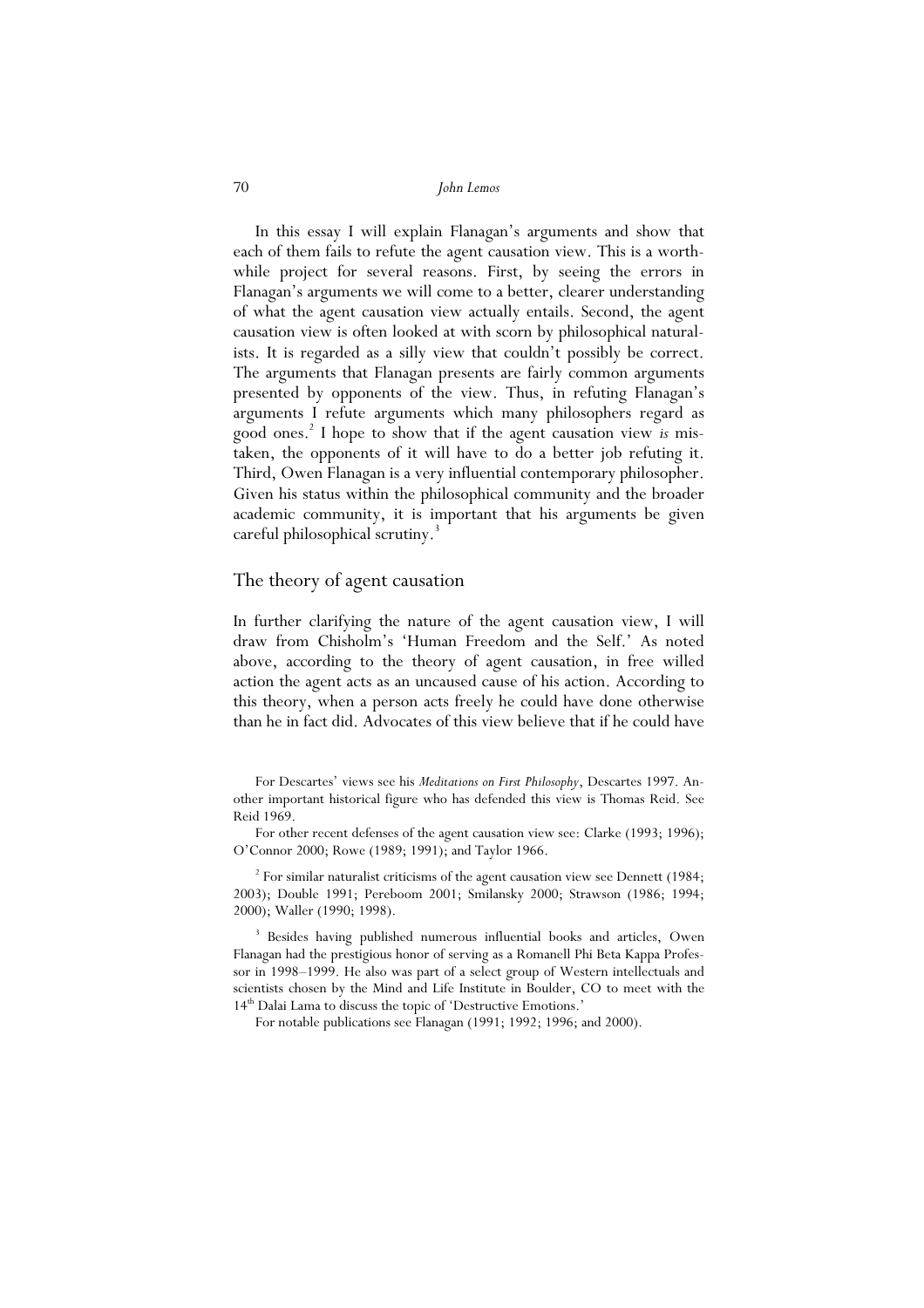done otherwise, then the agent's act must not have been necessitated by antecedent events.

[I]f a man is responsible for a certain event or a state of affairs, then that event or state of affairs was brought about by some act of his, and the act was something that was in his power either to perform or not to perform (Chisholm, 48).

At the same time, however, since free willed acts are not random events, it would seem that they should be caused in some way. This leads advocates of the agent causation view to postulate the agent as a cause of free willed actions.

We must not say that every event involved in the act is caused by some other event; and we must not say that the act is something that is not caused at all. The possibility that remains, therefore, is this: We should say that at least one of the events that are involved in the act is caused, not by any other events, but by something else instead. And this something else can only be the agent — the man (Chisholm, 51).

In the later stages of his essay Chisholm points out some of the implications of his view. I will mention two of them here. First, he notes that his view of free will suggests that human beings have a power which some would attribute only to God.

If we are responsible, and if what I have been trying to say is true, then we have a prerogative which some would attribute only to God: each of us, when we act, is a prime mover unmoved. In doing what we do, we cause certain events to happen, and nothing — or no one — causes us to cause those events to happen (Chisholm, 55–56).

Second, he notes that this view implies that there will always be significant limitations on our abilities to understand human behavior.

This means that, in one very strict sense of the terms, there can be no science of man. If we think of science as a matter of finding out what laws happen to hold, and if the statement of a law tells us what kinds of events are caused by what other kinds of events, then there will be human actions which we cannot explain by subsuming them under any laws. We cannot say, 'It is causally necessary that, given such and such desires and beliefs, and being subject to such and such stimuli, the agent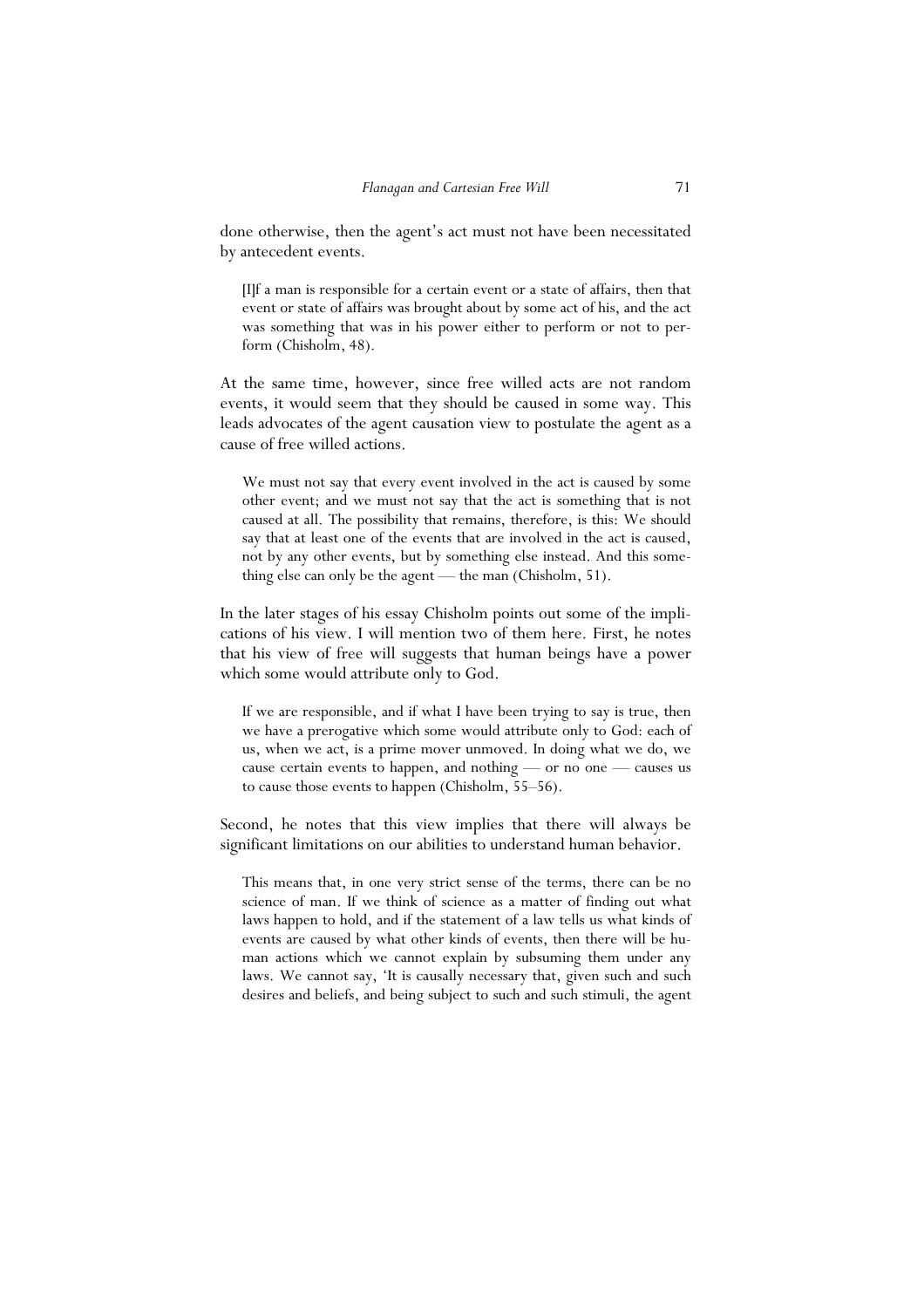will do so and so.' For at times the agent, if he chooses, may rise above his desires and do something else instead (Chisholm, 56).

It is perhaps the latter implication of the agent causation theory which Flanagan finds most troubling. For in his book he discusses what he calls 'the scientific image' of the human mind and he argues at length that this image is consistent with the concepts of voluntary behavior and moral responsibility.

The scientific image says that we are animals that evolved according to the principles of natural selection. Although we are extraordinary animals we possess no capacity that permits us to circumvent the laws of cause and effect (Flanagan, ix).

Flanagan notes that many people see this image of human nature as a threat to the ideas that life is meaningful and that we have a capacity for moral responsibility. He believes, however, that there is good reason to embrace the scientific image of human nature and that doing so does not pose a threat to the latter concepts. He sees the agent causation view as the chief rival to the scientific image. Consequently, he makes various arguments against it in his book. In the next few sections I will explain and critically discuss different arguments he makes against the agent causal view. Later I will go on to consider the extent to which his own position, what he calls 'neo-compatibilism', can make sense of moral responsibility.

#### The problem of unconstrained choice

One of Flanagan's arguments runs as follows:

Consider what it would mean to have such [Cartesian] free will. When I make a choice I do so *ex nihilo*, by electing, without anything constraining my deliberation, a course of action. But if nothing constrains my choice, then reasons don't constrain my choice either. And if that is so, then ordinary introspection must be deemed wildly wrong. After all it seems to most everyone that when they are deliberating among the options at hand that they are weighing pros and cons and that this information constrains the choice (Flanagan, 124).

Just to clarify we might accurately paraphrase this argument as follows: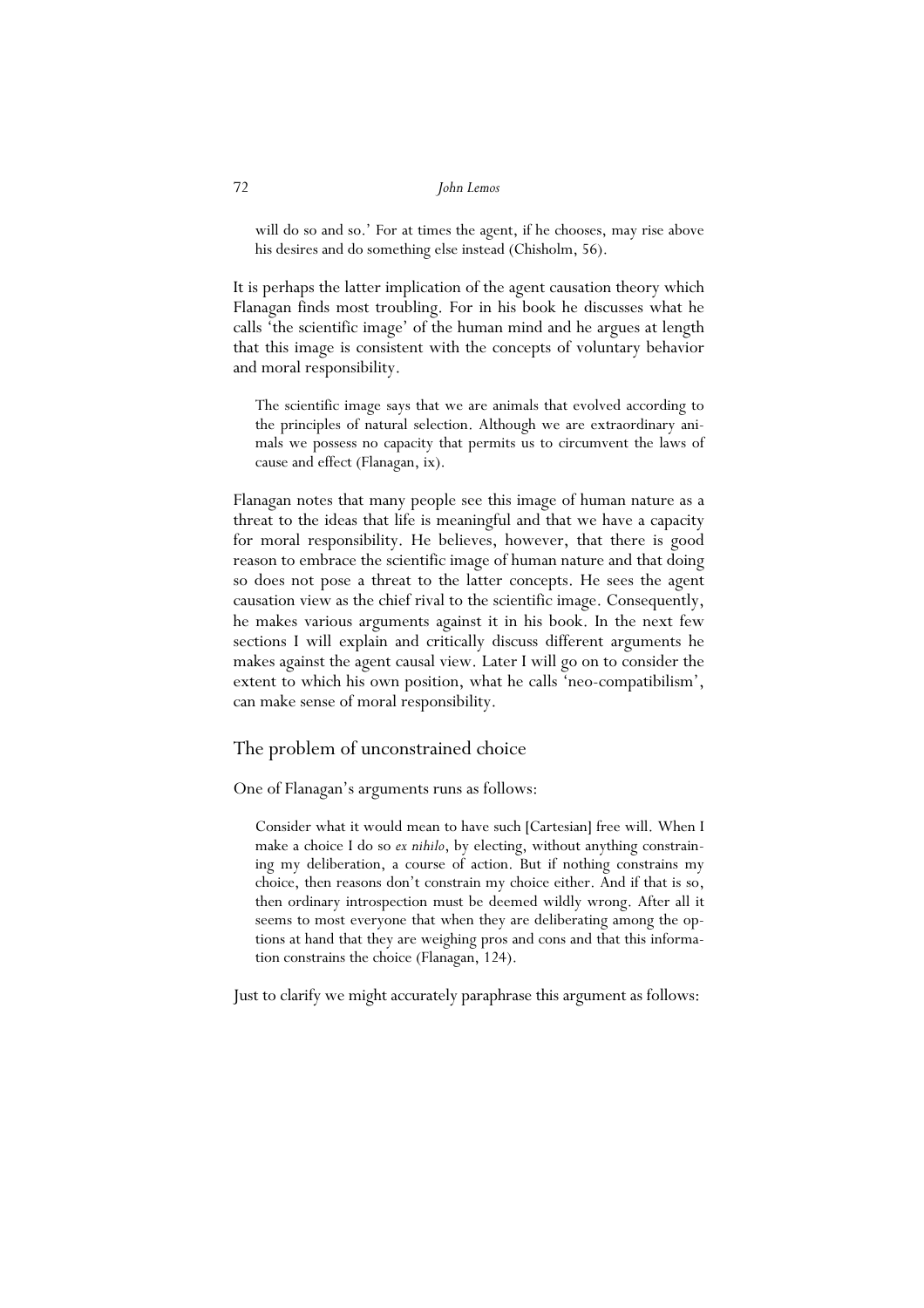- 1) If we act with Cartesian free will, then nothing constrains our choices.
- 2) If nothing constrains our choices, then reasons do not constrain our choices.
- But 3) it seems to most everyone that reasons do constrain our choices. That is, the pros and cons we consider in the deliberative process do seem to constrain our choices.
- So, 4) if we act with Cartesian free will, then our introspective sense that our choices *are* constrained is wildly wrong.

The first premise of this argument is false. According to the Cartesian, or agent causation, view, in free willed action the agent acts as an uncaused cause. But this is compatible with having his decisions constrained. If I am thinking of going from Cedar Rapids, IA to Chicago, IL I cannot choose to flap my arms and fly there, since this is physically impossible for me or any other human beings. But just because my decision is constrained in this way does not mean that in making my decision to drive to Chicago I failed to exhibit Cartesian free will. It may be that I still acted as an uncaused cause in deciding from among the limited possibilities open to me.

 Flanagan could have constructed his argument in a slightly different way so as to avoid this problem. The following version of the argument avoids this problem and preserves the spirit of the original.

- 1) If we have Cartesian free will, then the reasons we have for choosing one course of action over others does not constrain our choice.
- 2) But it seems to most everyone that reasons do constrain our choices. That is, the pros and cons we consider in the deliberation process *do* seem to constrain our choices.
- So, 3) if we act with Cartesian free will, then our introspective sense that our choices *are* constrained is wildly wrong.

The first premise of this argument is false as well. I have already shown that a person can exhibit Cartesian free will while having his choices constrained by physical possibilities. For instance, I cannot choose to flap my arms and fly to Chicago. Additionally, I see no reason why the presence of some psychological constraints excludes Cartesian free will. Let's consider an example.

 Suppose that a young woman, Rosa, has been accepted to three schools — a very snobbish private liberal arts college, the state university, and the local community college. Suppose that she is deciding which one she will attend in the fall. It may be that certain psycho-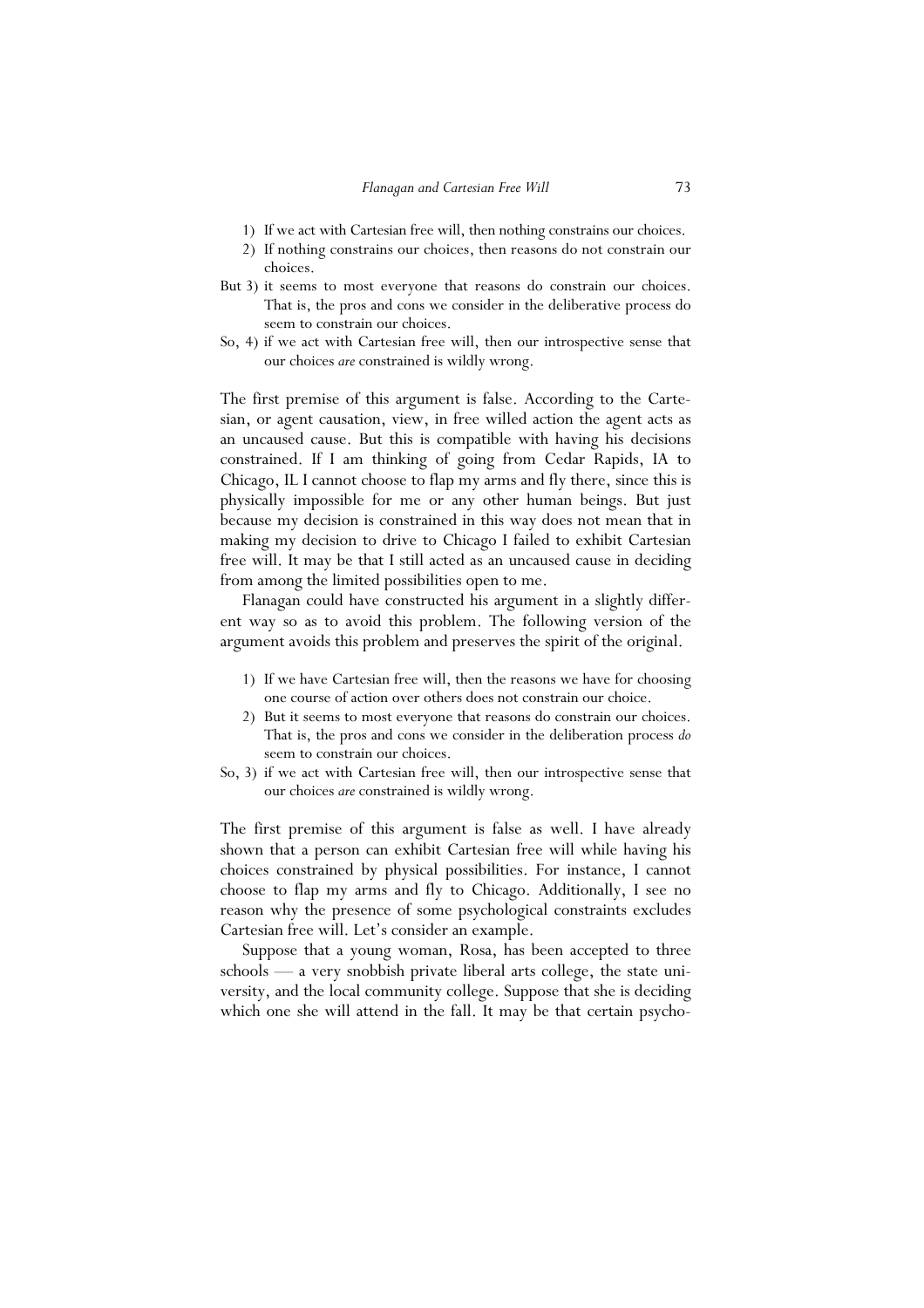logical realities present her with certain reasons that make the choice of the snobbish private liberal arts college an impossibility for her. Perhaps it is very expensive, none of her friends are going there, and she hates snobs. Perhaps these are all very significant factors in her choice of a college. Now, just because there are certain psychological realities concerning her tastes, as well as certain realities about the cost and the nature of the private school which make her choosing it an impossibility, it does not follow that in choosing from among these three schools she fails to act as an uncaused cause, exhibiting Cartesian free will. In such a case her choice is constrained. She has certain reasons that will not allow her to choose the private school, but that does not mean that she fails to act as an uncaused cause in choosing one of the other two schools.

 The preceding considerations suggest that the first premise of the modified version of Flanagan's argument is false. Having Cartesian free will is consistent with the fact that our reasons for choosing one thing over another constrain our decision.

 In reply to this Flanagan might argue that if certain psychological realities make my choosing the private school an impossibility, then we have very good reason to think there are also psychological realities making my choice of one of the other two an impossibility. In this way it could be argued that once we admit that psychological realities exclude some choices as possibilities, we have good reason to believe psychological realities exclude all other possibilities as well. Thus, if Rosa ends up choosing the state university, we have good reason to believe there were certain psychological realities excluding the possibility of her choosing the local community college. This picture of things suggests that we have no Cartesian free will, since the reasons for our choice ultimately exclude all possibilities of making any other choice.

 The problem with this reply is that the mere fact that a person has reasons which make choosing one of several options an impossibility does not mean his reasons exclude the possibility of choosing options other than the one he ends up choosing. Again, suppose Rosa ends up choosing the state university. There's no good reason to think that just because her reasons made the choice of the private school an impossibility, then her choice of the community college was an impossibility too. It could have been that the reasons for and against attending the state university were on a par with the reasons for and against attending the local community college, such that until the actual moment of deciding each of these remained live options for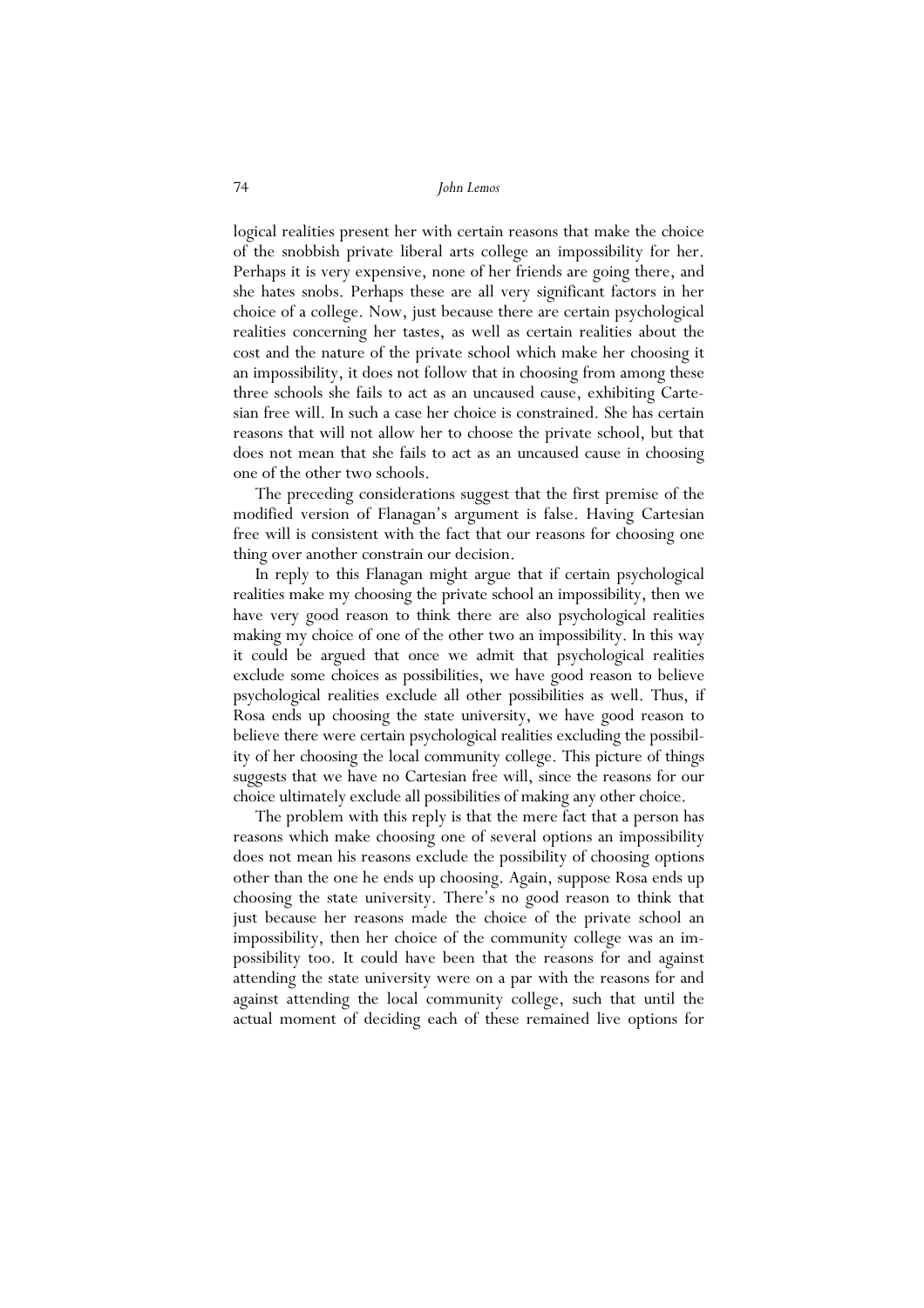her. Until the actual moment of deciding, she literally could have decided in either direction.

 I have been arguing that the reasons we have for making our decisions can place constraints on our decisions but that this is consistent with our acting as uncaused causers in making our decisions. In support of this I used the example of a young woman deciding which of three schools to attend and I argued that the reasons she considers might make the choice of one of them an impossibility. I noted that the young woman, Rosa, might still act as an uncaused cause in choosing from among the other two.

 Another reply to my argument might involve saying that the example is misleading because it presents the situation as though Rosa is choosing between three schools when in fact the choice is between two, the community college and the state university. When one looks at her as choosing between these two, the case gives no evidence of how reasons can constrain her choice while she still acts with Cartesian free will.

 This kind of response is inconsistent with Flanagan's original argument. The problem is that the response assumes that whenever one has reasons for acting which exclude certain options as being possible for the agent then those 'options' are not really options; they are not really courses of action one can choose. This means that any *real* choices must be among things that are real options for the agent which are not excluded by his reasons for action. But, if all real choices must involve options that are not excluded by one's reasons for action, then there is no way in which reasons can constrain our choices. Hence, the response under consideration here is inconsistent with Flanagan's argument.

#### The problem of rational accountability

Another argument Flanagan makes against the agent causation view runs as follows:

[I]f when I choose I do so for no reason (choice may create a reason for action but does not itself rest on any reasons) then my choice is either arational or irrational. Since one of the main things — perhaps the main thing — any conception of free will worth wanting is supposed to do is to explain how rational choice is possible, and so to explain how I can be held rationally accountable for my choices, the orthodox conception of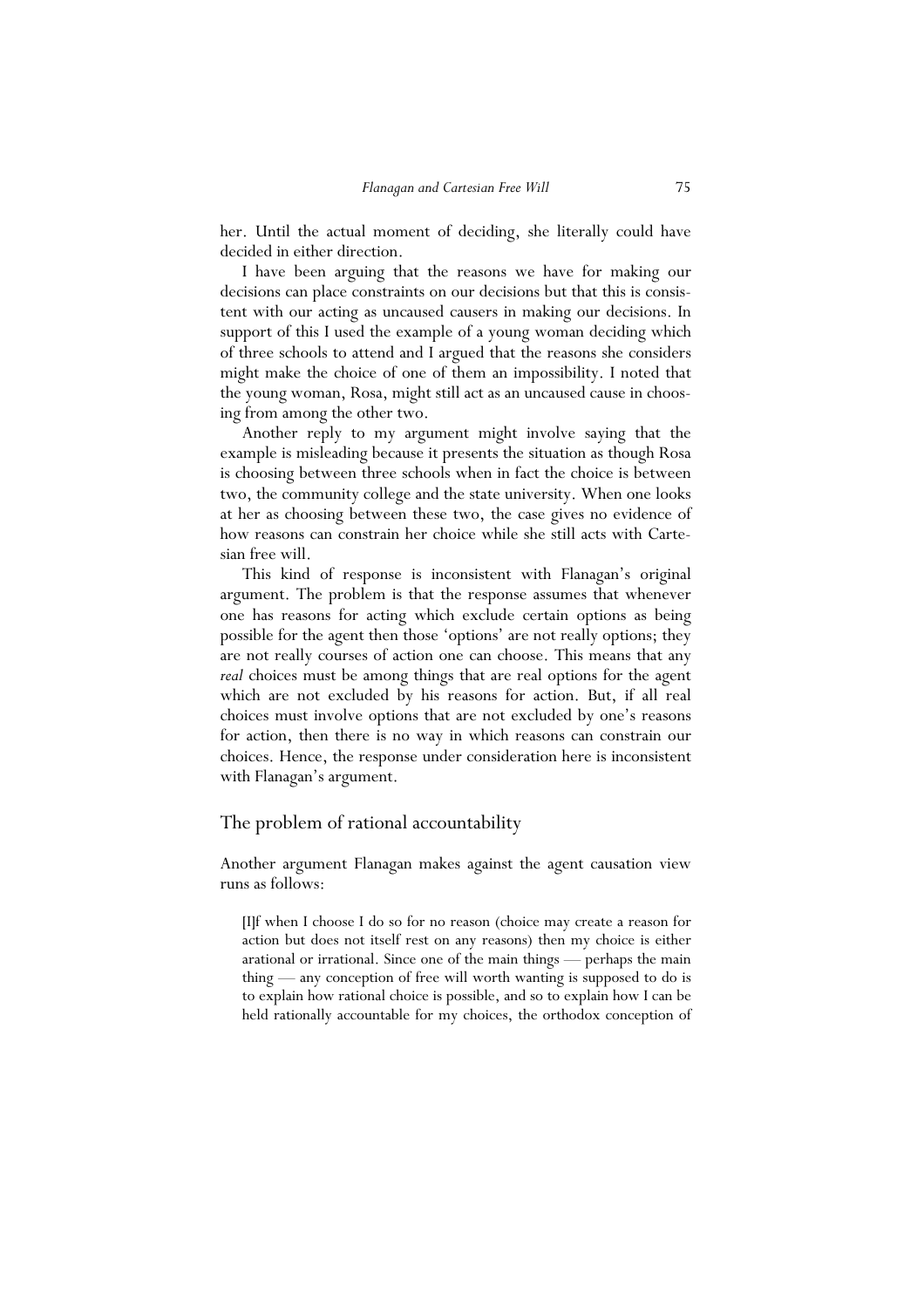free will is a miserable failure. It is conceptually incoherent, in the sense that it provides no coherent way of conceiving of what it wants to gain for itself (Flanagan, 125).

For the sake of further clarification this argument may be expressed as follows:

- 1) If we have Cartesian free will, then when we engage in free choice we choose for no reason, that is our choice is not based on reasons at all.
- 2) If we choose for no reason, then our choice is either arational or irrational.
- 3) But any conception of free will worth wanting is to explain how rational choice is possible and so to explain how we can be held rationally accountable for our choices.
- So, 4) Cartesian free will is not worth wanting.

The first premise of this argument is false. The Cartesian view of free will is the agent causation view. According to this view, in free willed choices the agent acts as an uncaused cause of his choice or action. But this does not mean he has no *reason* for choosing or acting as he does.

 Let's go back to the example of Rosa who chooses to go to the state university instead of the local community college. If in doing so she exhibits Cartesian free will, then she must act as an uncaused cause in choosing to attend the state university. But does this mean she must act for no reason, she must have no reason for her decision? Not at all. Her reason for choosing the state university might be its relative affordability and the relatively high quality of instruction it provides. It is not at all clear why she can't choose on the basis of such reasons while acting as an uncaused cause, while acting with Cartesian free will.

 Flanagan must be assuming that if we act for certain reasons those reasons must *cause* us to act or choose as we do. In which case if we act for certain reasons then we do not act as uncaused causes, we do not exhibit Cartesian free will.

 Just as Flanagan appeals to introspective data in making his first argument, the Problem of Unconstrained Choice Argument, I will appeal to introspective data here.<sup>4</sup> What I will note is that we very

<sup>4</sup> Recall that in making the Problem of Unconstrained Choice argument Flanagan states: '[I]f nothing constrains my choice, then reasons don't constrain my choice either. And if that is so, then *ordinary introspection must be deemed wildly wrong*' (Flanagan, 124, my italics).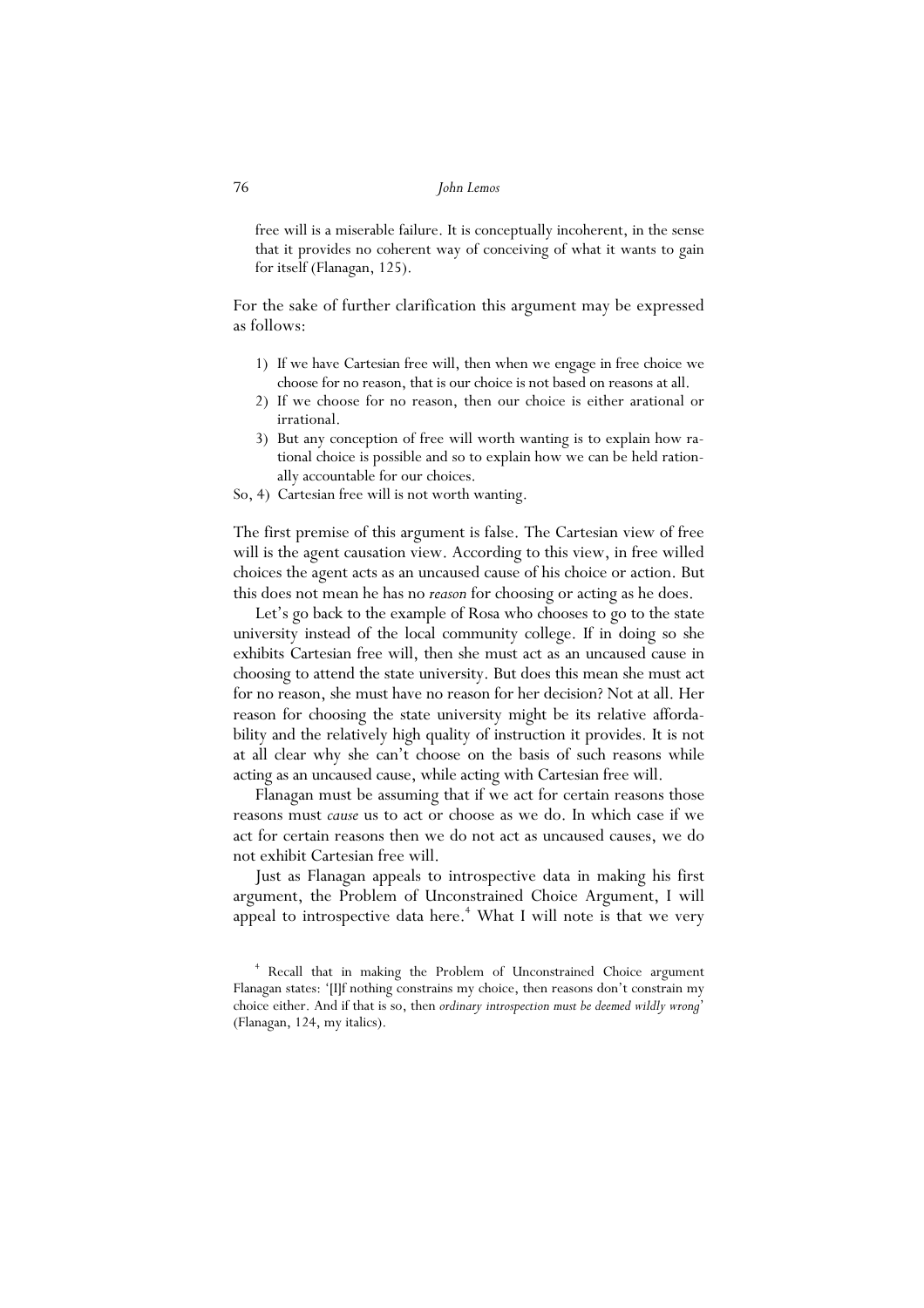often make decisions and/or act with reasons without feeling *caused* to act by these reasons. We often make decisions for certain reasons and yet when we look back on our decision we see that we really could have decided in some other direction. In my example Rosa chooses the state university because of its relative affordability and its relatively high quality instruction. But maybe there were some reasons pointing in favor of the local community college as well. After making her decision she may still be left with the sense that she could have decided either way. Assuming she could have decided either way, this suggests that in making her decision she acted as an uncaused cause. But it does *not* mean she acted for *no* reason. Rather, as noted, she chose the state school because of its affordability and high quality instruction.

## The problem of completely self-chosen virtues and principles

Another of Flanagan's arguments states:

Think of the person of good character, who ordinarily acts well without conscious deliberation, as one ideal type, and the person who always consciously routes a moral decision through a principle or set of principles as an ideal type at the other end of the spectrum of moral agency.

 [T]he question we need to ask is where might the relevant moral equipment, the virtues or principles that guide the action of these ideal types, come from?

 The Cartesian can — indeed, should — say they are fully selfinitiated, completely self-chosen. This is certainly false. By most everyone's lights, an individual needs to learn the right habits of perception, feeling, and action, or to learn the right principles (Flanagan, 148).

The argument here is:

- 1) If the Cartesian view of free will is true, then the virtues or principles which guide the action of the good person must be completely self-chosen.
- 2) But these virtues or principles are not completely self-chosen, because 'an individual needs to learn the right habits of perception, feeling, and action, or to learn the right principles.'
- So, 3) the Cartesian view of free will is false.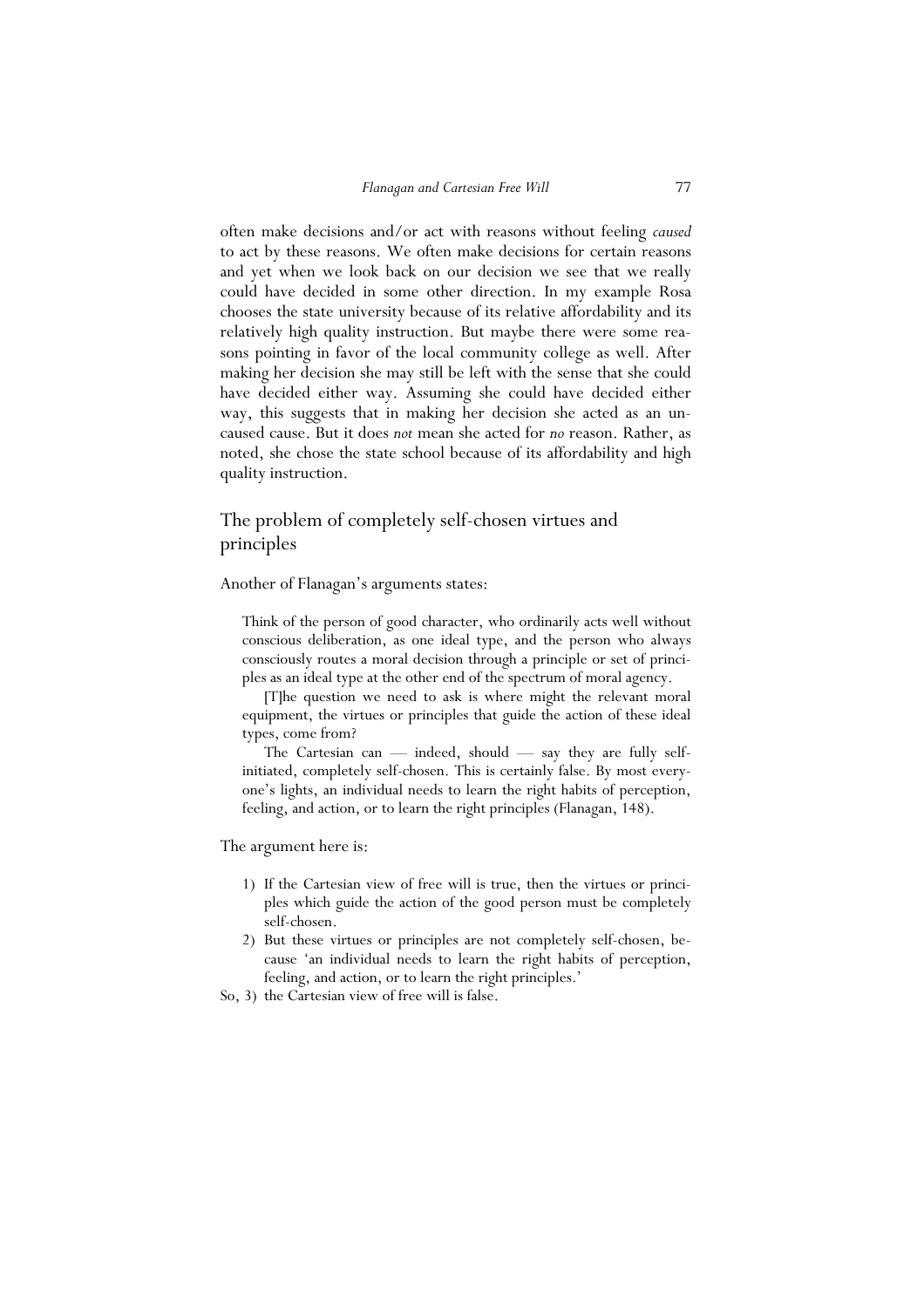Again the first premise of the argument is false. The Cartesian view is that when freely deciding and acting the agent acts as an uncaused cause. This does not mean that all of the beliefs, principles, and desires which he considers in making a decision must be self-chosen. They might be almost entirely the product of genetic and environmental factors. My genetic predispositions and the influence of my family and culture no doubt cause me to have various beliefs and desires and principles. But, again, this is perfectly consistent with the agent causation view.

 Suppose someone, say Billy, feels that he needs to make an 'A' in his high school calculus course to get into a good college. Suppose he desires to go to a good college. Suppose that he believes he can only make an 'A' in his calculus course if he cheats on his final exam. Suppose he believes cheating is wrong. He is faced with a decision: cheat on the exam or don't cheat on the exam. According to the agent causation view, he will freely decide to cheat or not if in deciding he acts as an uncaused cause. No one, including the agent causation theorists, can reasonably deny the causal role of Billy's genes and upbringing in leading him to have the desires, beliefs, and principles he has. This, however, is perfectly consistent with the agent causation view, because for the agent causation theorist these beliefs, desires, and principles simply form the data to be considered in coming to a decision.

 In response Flanagan might say that once these beliefs and desires and principles get into Billy's mind they ultimately control the nature of the decision he makes. Thus, if the beliefs, desires, and principles are not self-chosen but caused by genetic and environmental factors (as I admit they are) then there is no room left in which Billy can act as an uncaused cause. Additionally, Flanagan might add that if they don't control Billy's decision then his decision is ultimately random, which itself is a problem since random acts are not the same as free willed acts.

 It is my view that even if Billy's beliefs, desires, and principles are not self-chosen there is still room for him to act as an uncaused cause in deciding to cheat or not. Additionally, this does not mean that his choice is ultimately a random event. For in choosing he will let some of those beliefs and/or desires and/or principles serve as his reasons for doing what he does. Acting with reasons is not to act randomly.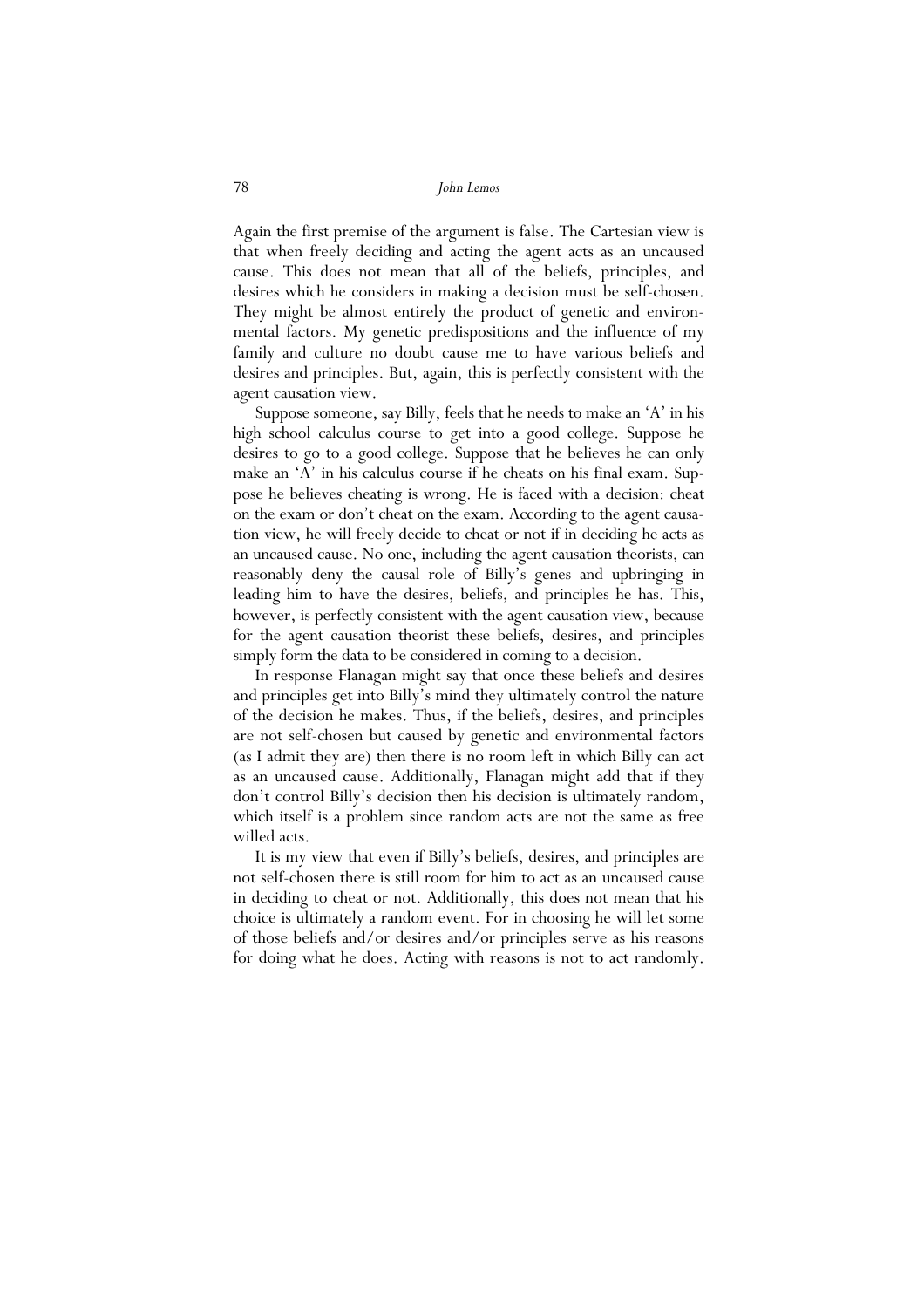Further, to act with certain reasons is not to be caused by them.<sup>5</sup> For, as noted earlier, it is too common for us to act with certain reasons while having a strong intuitive sense that we could have equally well acted in some other way, letting some other reasons guide us.

#### The moral harm argument

The last of Flanagan's critiques of agent causation runs as follows:

The view that assumes nonnatural causation of the sort a Cartesian free will requires not only assumes something we have good reason to believe is false and is lacking in credible resources to explain the advances of the human sciences, but is actually a morally harmful picture. It engenders a certain passivity in the face of social problems that lead certain individuals to be malformed. There are bad people in this world. But if we think that bad people are bad simply, or even mainly, because they choose to use their free will badly, we are making a big and costly mistake (Flanagan, 152–153).

According to Flanagan, many of the bad people in this world are led to be bad due to ignorance, poverty, discrimination, and other factors. But if we adopt the agent causation view, we will be led to believe that bad people are this way through their own free willed decisions. Thus, we will be less inclined to support the social reforms needed to eliminate the ignorance, poverty, etc. which give rise to these bad characters and their harmful misdeeds.

 This is another bad argument, because it is not true that agent causation leads to passivity in the face of social ills, like poverty, ignorance, and discrimination. While it is true that the agent causation theorist believes that those who commit murder, rape, and theft are ultimately responsible for their own wrongdoing, this does not mean that he cannot also acknowledge that certain people being raised in certain sorts of situations, like poverty, are much more inclined to

<sup>&</sup>lt;sup>5</sup> The point I make here has kinship with points made by Carl Ginet. He distinguishes between reasons explanations of action and causal explanations of action, and he denies that reasons explanations are a species of causal explanations. Ginet is actually a critic of the agent causation theory, but he is also neither a compatibilist nor a neo-compatibilist. He believes that free willed actions are causally undetermined but not random, because they are susceptible of reasons explanations. See Ginet, (1990; 1997).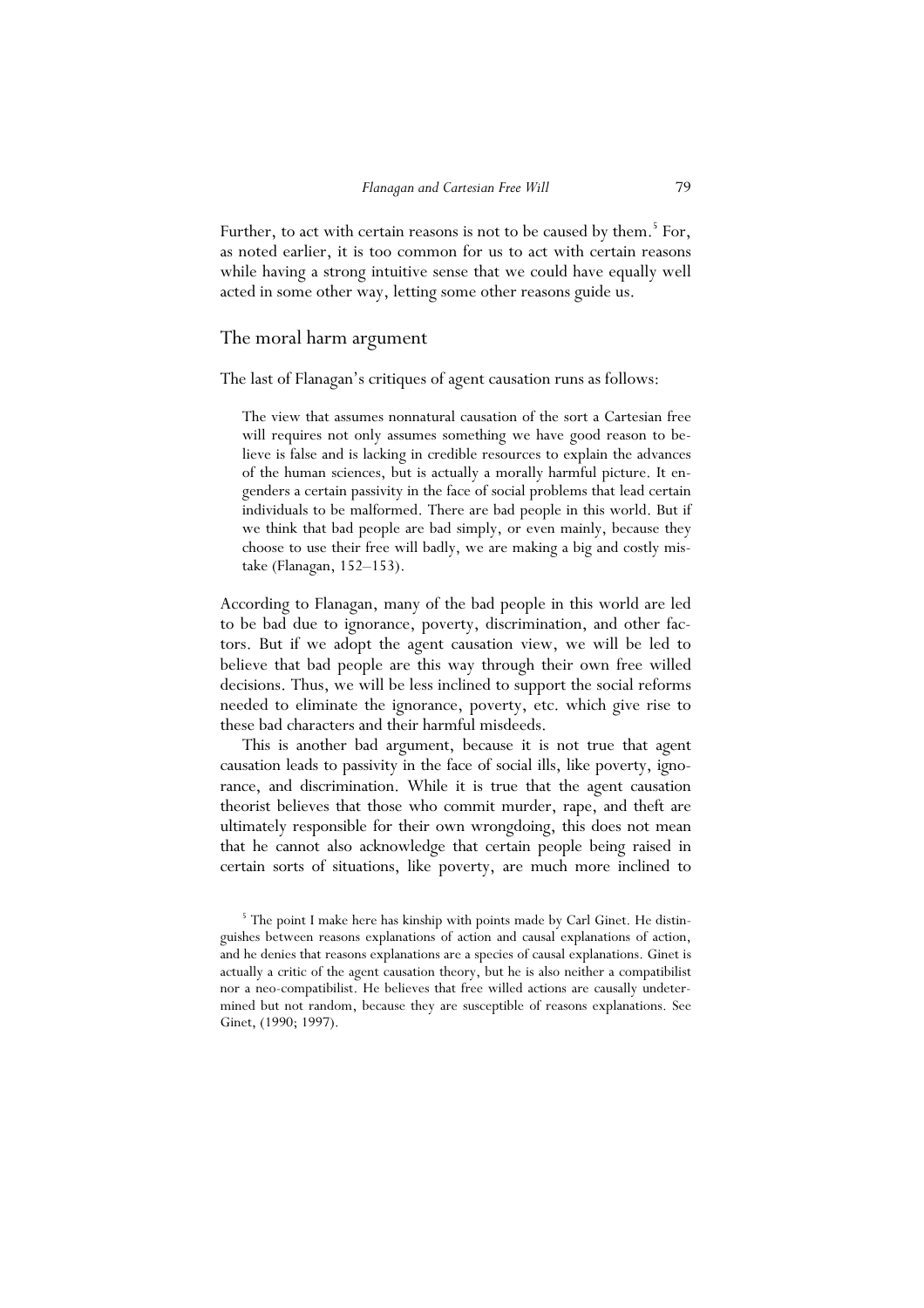commit criminal acts. Therefore, the agent causation theorist may very well support social programs to prevent poverty, ignorance, etc., in the recognition that these incline people towards criminal conduct and out of a desire to reduce the occurrence of such mischief.

 Here Flanagan might object that the agent causation theorist cannot reasonably accept that poverty, ignorance, etc. *incline* persons towards criminal conduct because this is to accept that there are causes for such criminal conduct. Such a response is problematic however. The agent causation theorist can say that, for instance, growing up in poverty may give many persons a stronger desire to steal than persons who do not grow up in poverty, but just because A has a stronger desire to commit some act X than does B does not mean that when A acts on that desire the desire *caused* the act. For A may well know that doing X is wrong and he may well have the capacity to resist the desire to do X, despite his great desire to do X.<sup>6</sup>

 The agent causation theorist may allow that poverty, racism, sexism, ignorance, etc. give rise to strong desires to engage in misconduct. He may also acknowledge that many people will cave in to such desires. Acknowledging the latter point may well induce him to support social programs designed at eliminating poverty, ignorance, etc. *But*, acknowledging that many people raised in poverty, ignorance, etc. will cave in to their strong desires to commit mischief *does not* mean one does nor must accept that such people fail to exhibit Cartesian free will in acting on such desires.

 For all of the preceding reasons, the Moral Harm Argument is unsound.

#### Flanagan's neo-compatibilism considered

I have now considered Flanagan's four main arguments against the agent causation view and I have argued that each of them fails. De-

<sup>6</sup> Roderick Chisholm talks about how desires may incline a person to act in a certain way without necessitating him to act that way. In his chapter on agency, Ch. 2, of *Person and Object*, he analyzes the concept of an inclining but nonnecessitating desire. This point could be used in support of what I am talking about here. The agent causal theorist might say that living in poverty and/or ignorance might lead us to have certain bad desires. But having those desires might merely incline us towards acting badly without necessitating us. For more on this point see Chisholm (1976, esp. Ch. 2, p. 69).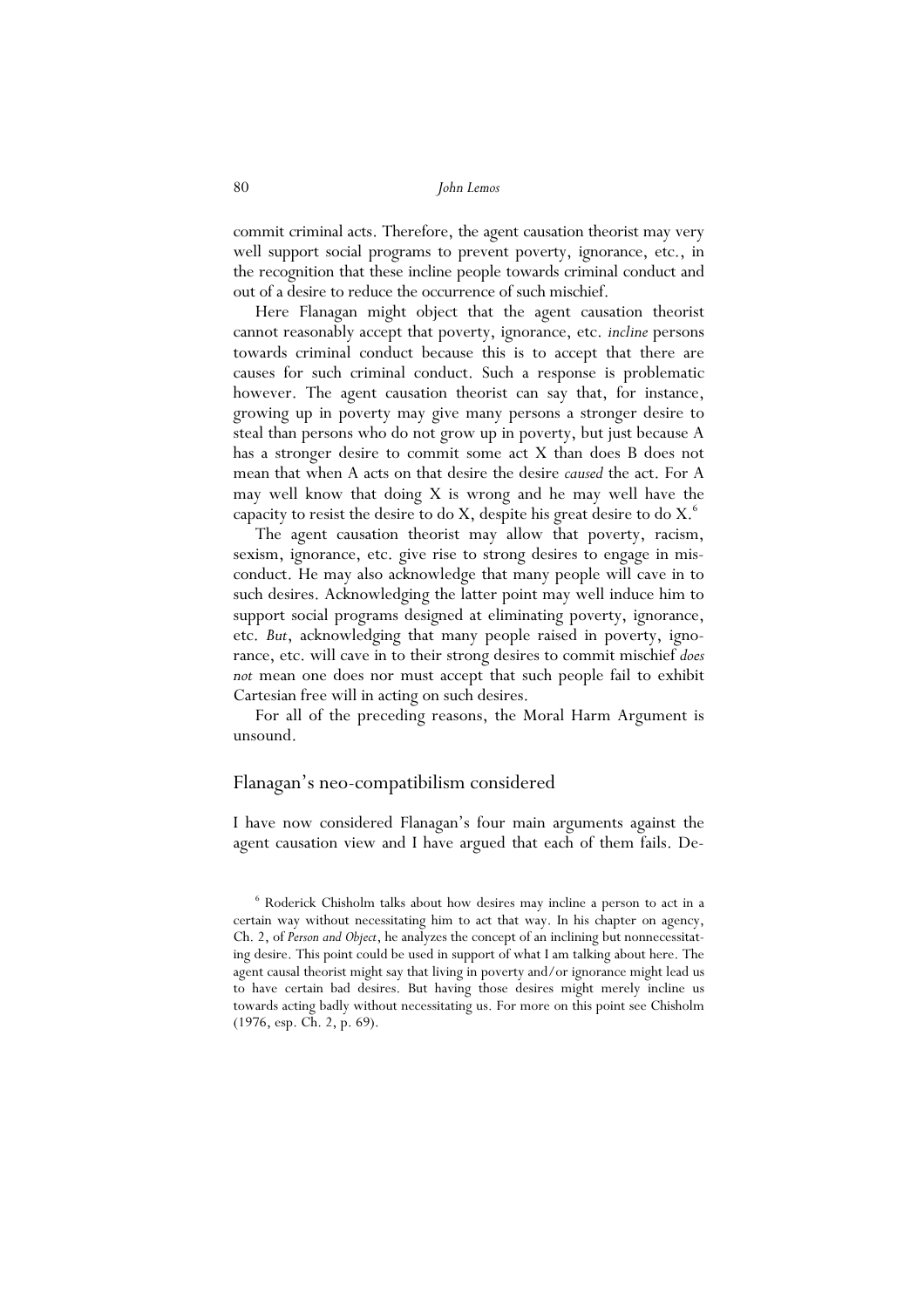spite this, opponents of the agent causation view will probably still be left dissatisfied. This is likely because there will still seem to be something odd and/or mysterious about the agent causation view. It is odd to think of human beings as uncaused causers of their choices and actions when acting of their own free will. This will most likely seem odd because we are inclined to think that every event is caused by some antecedent event which determines the occurrence of the later event. Absent such determination by antecedent events we are inclined to think an event is random.

 I have argued that the mere fact that we act as uncaused causes in free willed action should not lead us to think we act randomly in such cases, because we may act as uncaused causes while acting for certain reasons. Again consider Rosa who chooses to attend the state university because of its affordability and higher quality instruction, while she feels that she could equally well have chosen differently. Here she acts with reasons but the reasons don't necessitate her choice, they don't determine her decision.

 Listening to this, opponents of the agent causation view are still likely to wonder why Rosa let those reasons guide her decision as opposed to some other reasons. They will think that surely there is some causal basis for her being moved by those reasons as opposed to others. And if there is a cause for her being moved by those considerations, then she does not act as an uncaused cause in making her decision.

 I am willing to concede that it may be that all of our decisions are caused by antecedent events and that agents do not act as uncaused causes. While none of the arguments considered above shows that the agent causation view is false, it may nonetheless *be* false. However, if all our decisions are causally determined by antecedent events and we do not act as uncaused causes, then despite Flanagan's attempts to prove otherwise there is no room left for moral responsibility. Flanagan defends a position that he calls 'neo-compatibilism,' meaning he believes moral responsibility is compatible with the fact that human decisions are causally determined by antecedent events. In what follows I will show that his defense of this is inadequate and that we have good reason to believe that if all human decisions are causally determined, then there is no moral responsibility.

 Before going further it is important to get clear about the nature of Flanagan's neo-compatibilism and to consider how it differs from traditional compatibilism. Traditional compatibilism is the view that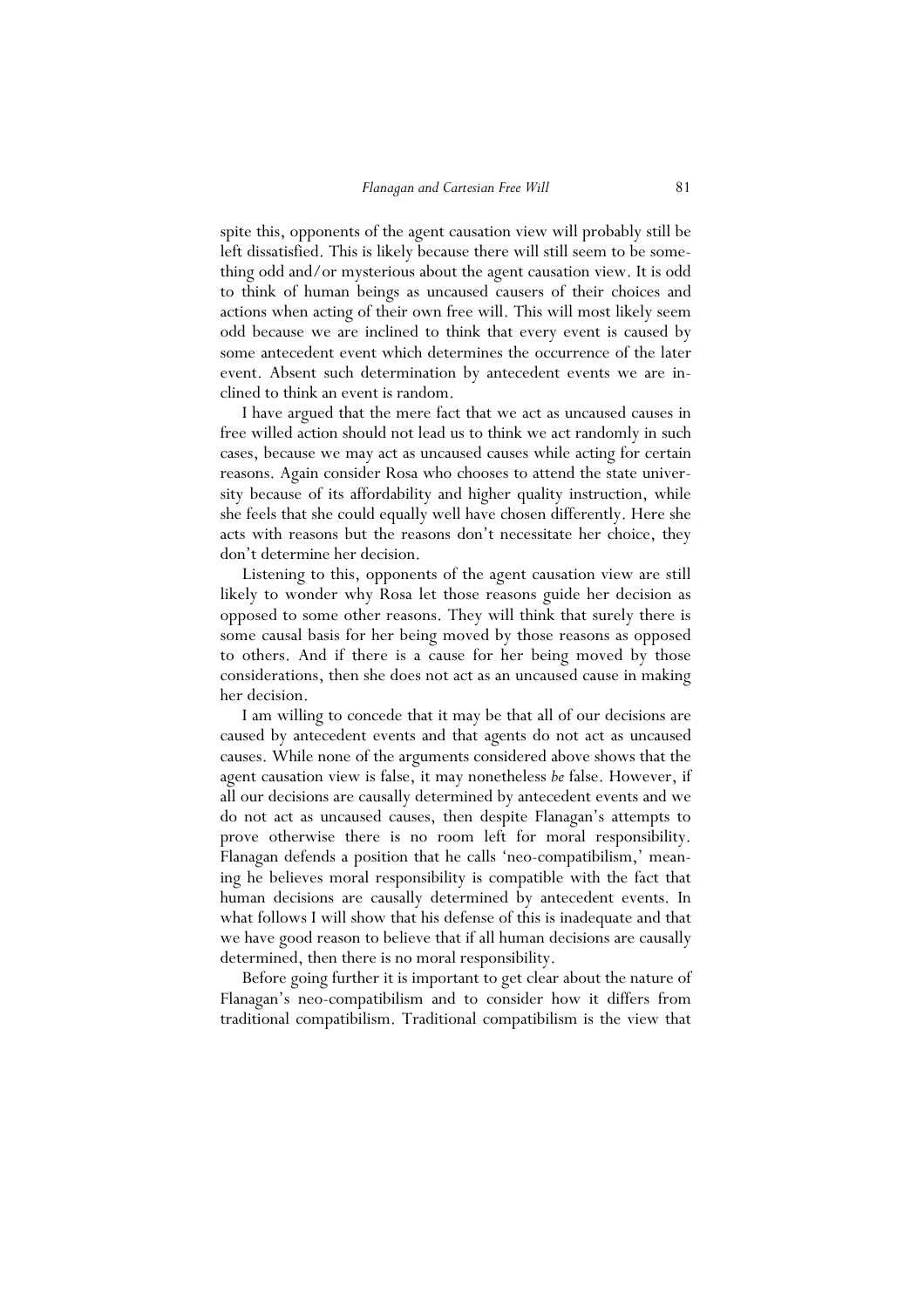free will and causal determinism are compatible. Flanagan finds this position to be confused and confusing. When people talk about free will they typically have in mind something like agent causation. That is, typically when people say they have free will they mean they act as uncaused causers in making decisions and acting. But Flanagan finds this conception of free will to be incoherent, nor does he believe it is compatible with causal determinism. Thus, he proposes a different view which he calls 'neo-compatibilism' which is slightly different from traditional compatibilism. Neo-compatibilism does away with talk of free will altogether and instead maintains that moral responsibility and voluntary behavior are compatible with causal determinism.

 Now it is far from obvious that moral responsibility is compatible with causal determinism. Being aware of this, Flanagan makes a case for their compatibility. He argues that even if our choices are causally determined by antecedent events there is still a sense in which we could have chosen differently, in which we could have done otherwise, which leaves room for moral responsibility. He writes:

What the neo-compatibilist means when she says that an individual could have done other than she in fact did is that *if* that person had seen the situation more clearly, had been sensitive to reasons she was not in fact sensitive to, she could have done otherwise. She does not mean that the person could have acted other than she did. If she acted from deterministic rational causes, whatever they were, then these necessitated her act. If some indeterministic neural firings caused her to think (mistakenly or not) that 'This is a really good idea, I'll do it,' her act was also necessary (Flanagan, 150).

Referring back to my example of Rosa who chose to attend the state university, Flanagan's view is that even if she so chose she could have done otherwise if, say, she had been more sensitive to other kinds of reasons. But, according to Flanagan her decision was still necessitated.

 So far it is awfully hard to see how any of this can help make sense of moral responsibility. Of course, *if* Rosa had not valued high quality instruction so highly and/or had she valued more highly going to the community college with friends, then she would have chosen differently. But the fact remains that she didn't have those values, so ac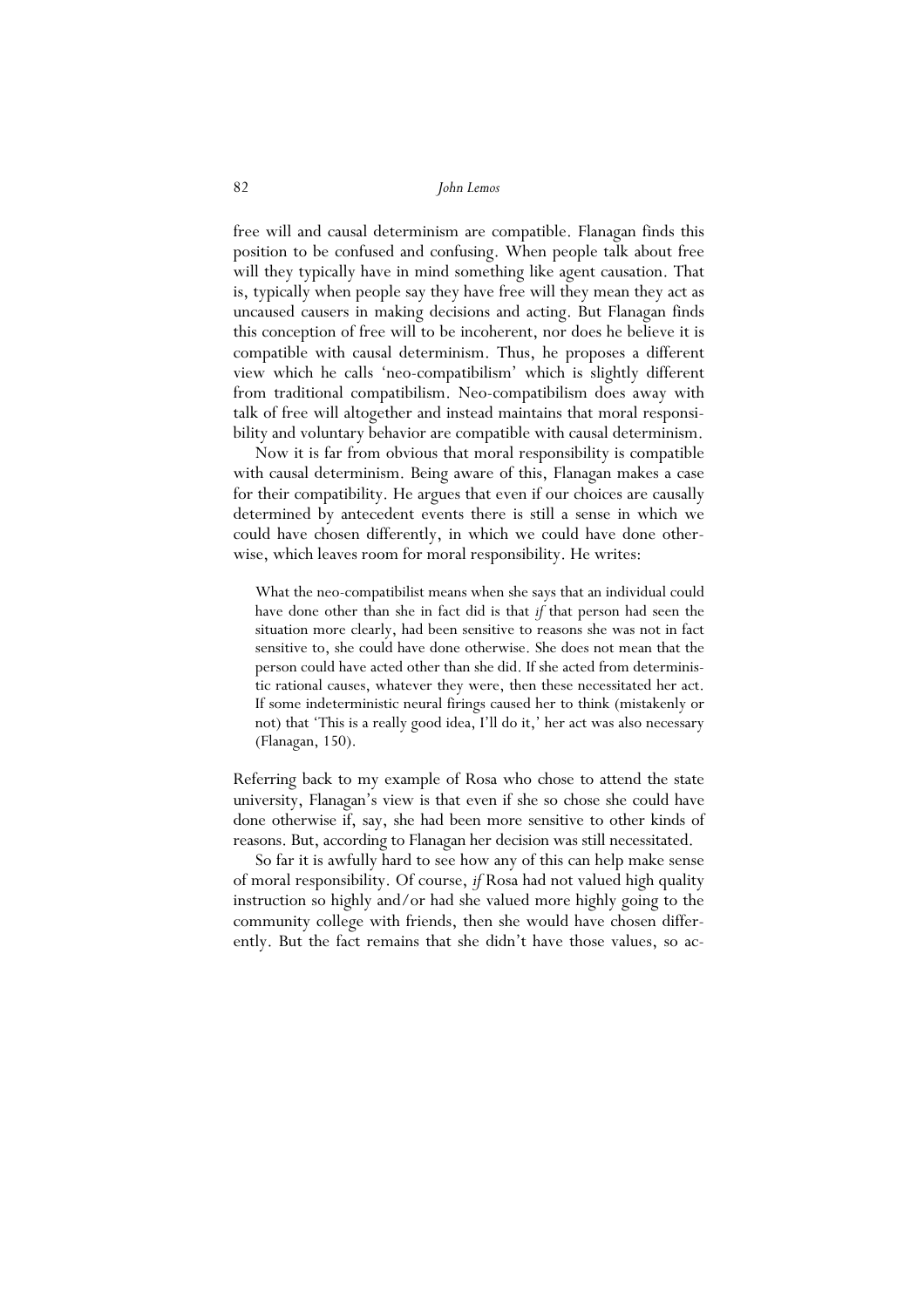cording to the deterministic picture of things there really is no morally interesting sense in which she could have done otherwise.<sup>7</sup>

 Flanagan would object to this assessment and the next paragraph of his book suggests a reply.

The fact remains that according to the account on offer, agents can in fact normally do any number of things. When I consider a number of options — going to the movies, having a friend over for a visit, staying home and reading a book — I normally do so only when all the options are open to me, when all are possible and, to some extent, attractive. When I deliberate and choose what to do all three options are open to me. If I were to choose any one of them, nothing would prevent me from carrying through on that choice. Insofar as the worry is about what I can do, the neo-compatibilist can make clear sense of the concept of live options. Furthermore, she can make sense of 'could have done otherwise' in the following sense. Even after I choose, say, to go to the movies, it is still true that I could have stayed home and read had I chosen to do so (Flanagan, 150).

Here he acknowledges that we engage in deliberation and choice, and he says this happens only because options are open to us. Ultimately, on Flanagan's view it is because prior to deciding and acting we have various options open to us that we can reasonably be held responsible for what we do.

 I agree with Flanagan that deliberation and choice occur and I agree that this happens when options are open to us. However, his assertion that we sometimes have options open to us is inconsistent with his belief in universal causation. If all events, including human actions and decisions are caused by earlier events, then options are not open to us. The vision of deliberation and choice which *is* consistent with Flanagan's determinism is that these occur when competing values and desires pull us in different directions. In most cases where this occurs some higher order principles and/or the strongest desires dictate a decision and a 'choice' is made. I say 'in most cases' because there are those occasions where one is so vexed that no decision is ever made. I say 'choice' in quotes here because on this vision of things there really is no choice made. Rather, programming placed in our brains through genetic and environmental factors beyond our control cranks out a

<sup>7</sup> This kind of criticism of such compatibilist accounts of 'could have done otherwise' has also been made by Roderick Chisholm. See Chisholm (2002, 49–51).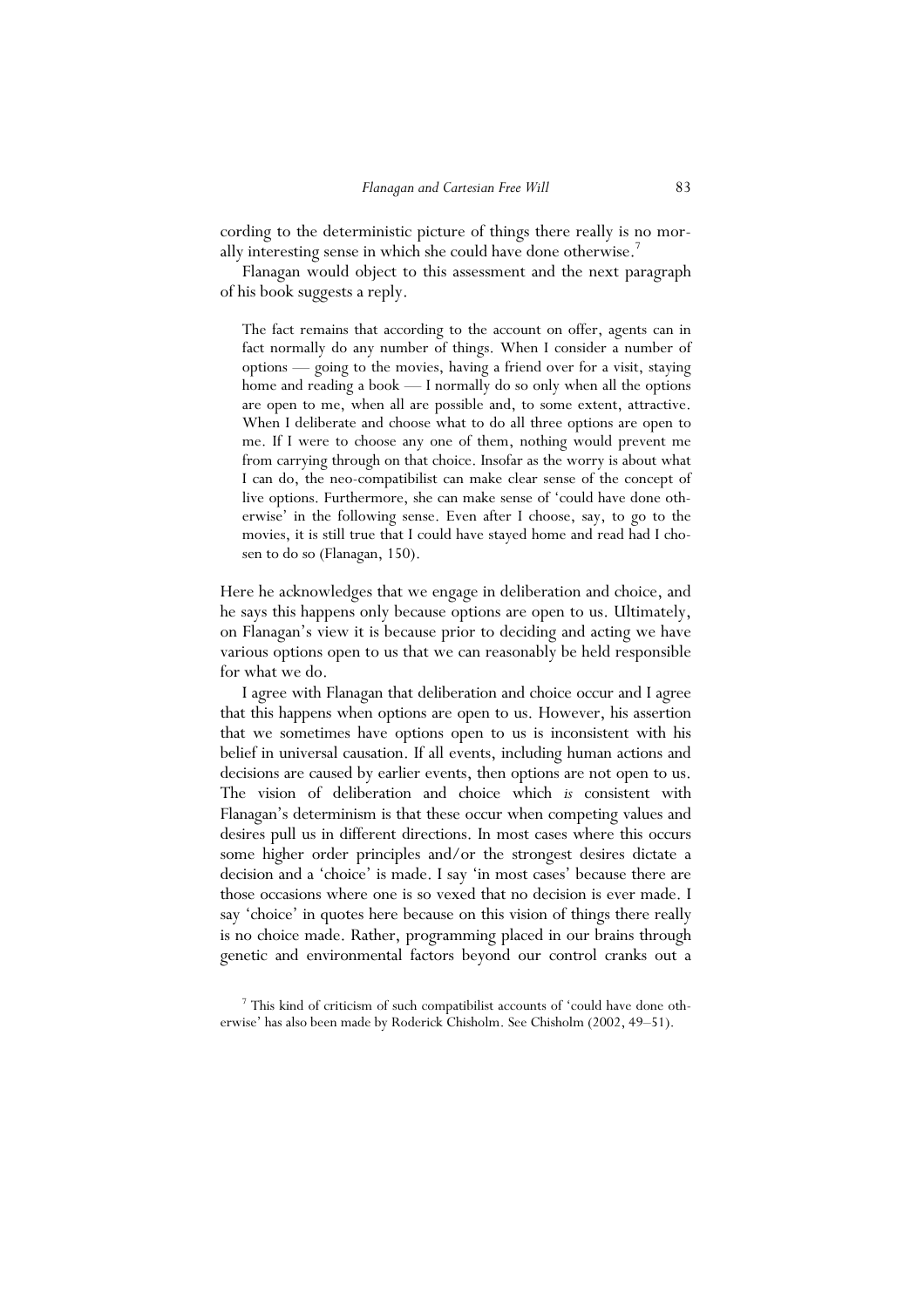decision for us. The feeling that we might decide in, say, one of three competing ways, the feeling that there really are live options, is brought on by values and/or principles tugging in different directions. But if causation is ubiquitous, as Flanagan maintains, then there really are no options.<sup>8</sup> Whatever 'choice' is made will just be the playing out of mental programming in our brains that gets there through genetic and environmental factors beyond our control.<sup>9</sup>

 What I am suggesting here is that Flanagan's claim that we have live options before us in those contexts calling for decision and choice is inconsistent with his belief in the ubiquity of causation. In support of this point I have tried to present an image of deliberation and 'choice' which would be more in line with his views of causation and its all pervasive nature.

 In reply to my criticism it might be noted that my argument does not countenance the fact that Flanagan believes human beings have self-control. I argue that if causation is ubiquitous then our decisions are ultimately going to be the product of genetic and environmental factors beyond our control. For this reason I am led to conclude that the ubiquity of causation and moral responsibility are not really compatible. However, it might be objected that since Flanagan believes we possess self-control, then my characterization of the nature of human decision-making needs to attend to this fact and the role it plays in moral responsibility. For it could be argued that even if causation is ubiquitous, meaning even human decisions are causally

<sup>9</sup> The argument I make against Flanagan in this paragraph echoes the insights of Peter van Inwagen. See Van Inwagen 1983.

<sup>&</sup>lt;sup>8</sup> Flanagan asserts that causation is ubiquitous in various places in his book. One implication of this for Flanagan is that all human behavior and decisions are caused by neurological events in the brain. He argues that even if some neurological events in the brain are ultimately the result of random, quantum level indeterminacies, the behavior and/or decisions following from these would still be determined. He maintains that the belief in the ubiquity of causation is part of the scientific image of human nature and in arguing that the agent causation view is incompatible with the scientific image he writes, 'As long as *causation is ubiquitous*, whether deterministic or indeterministic, my will is never in a state that is not affected by prior causes (Flanagan, 124, my italics).' A few pages later when distinguishing his neocompatibilist position from other positions, such as hard determinism and libertarianism, he says, '*Causation is ubiquitous*. Ours is a causal universe. But no one yet knows the exact range of deterministic and indeterministic causation – assuming the universe contains some of each' (Flanagan, 126, my italics).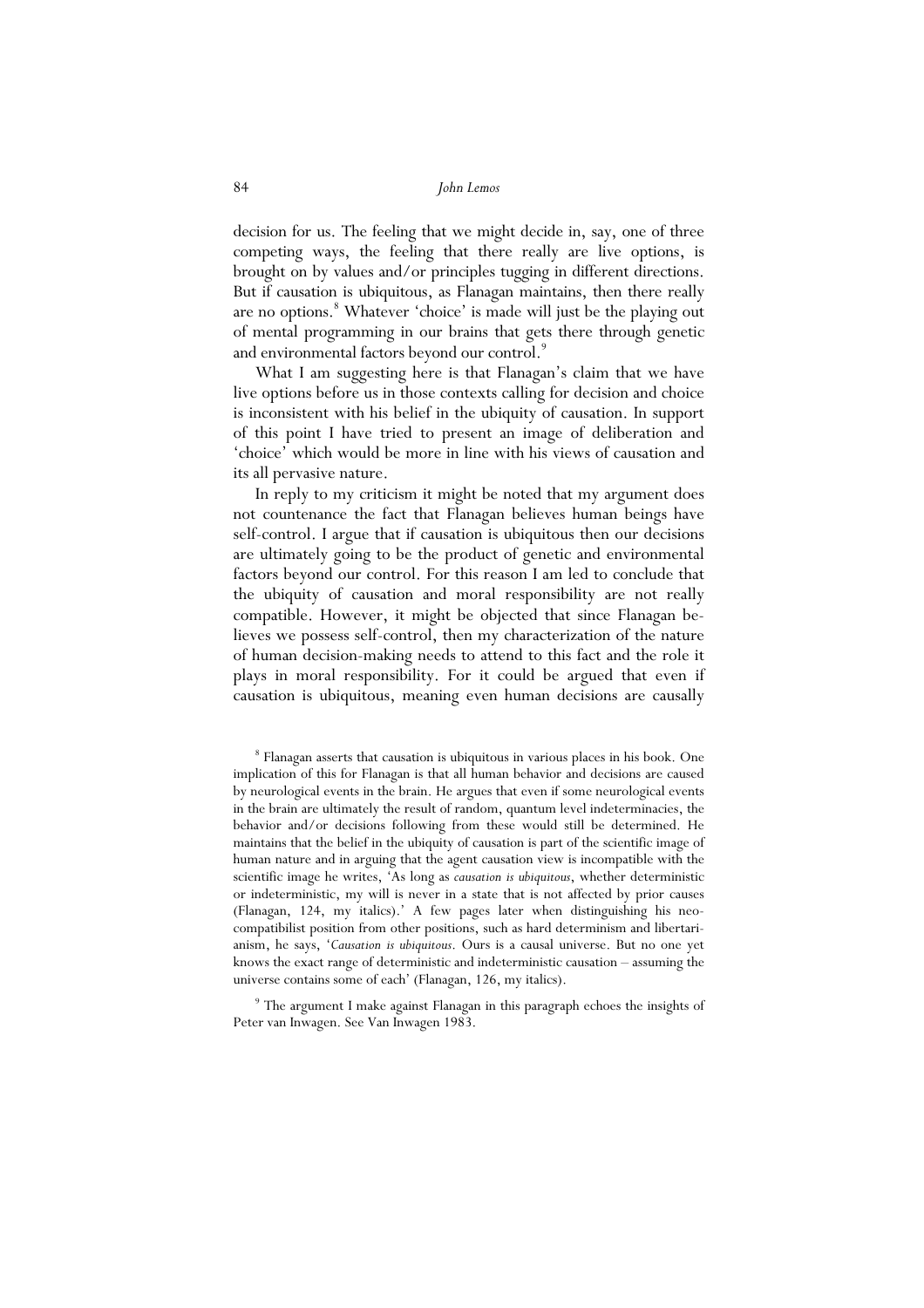determined, as long as we can exhibit self-control in decision-making, then we are still morally responsible.

 Flanagan *does* believe that even though all of our decisions are causally necessitated we still have self-control. But when one actually examines his conception of self-control, one finds that it is not a conception that helps in preserving moral responsibility. His understandings of control and self-control are taken from the work of Daniel Dennett.<sup>10</sup> Flanagan writes:

[F]ar from ruling out causation, the concepts of control and self-control *are* causal notions. This is vivid in Daniel Dennett's analyses of the meanings of 'control' and 'self-control.' According to Dennett, we can define control as follows:

CONTROL: A *controls* B if and only if the relation between A and B is such that A can *drive* B into whichever of B's normal range of states A *wants* B to be in.

This definition captures most of what we mean when we say 'A controls B' when A and B are separate entities — when, for example, A is a person and B is A's car.

 What about when B is a part of A? Suppose I want to attach a tabletop to table legs with screws. A is me with an active state of my will that contains both my desire and my strategy. B is my motor system. I want to screw in the screws, and this requires that my desire, my decision to do so, activate my motor system, B, in a certain way. This involves selfcontrol, which Dennett defines as follows:

SELF-CONTROL: For some integrated system S, some *subsystem* Sa *controls subsystems* S1…Sn if the relation between Sa and S1…Sn is such that Sa can *drive* S1…Sn into the states Sa *wants* them to be in (Flanagan, p. 115–116).

According to this picture of self-control a person exhibits self-control when he is able to get his body to do what he wants it to do. If I am able to put the table together in accordance with my desires and plans, I exhibit self-control in doing so.

 So far this notion does not seem to help in making room for moral responsibility. Since my wants and plans which ultimately

<sup>10</sup> See Dennett 1983.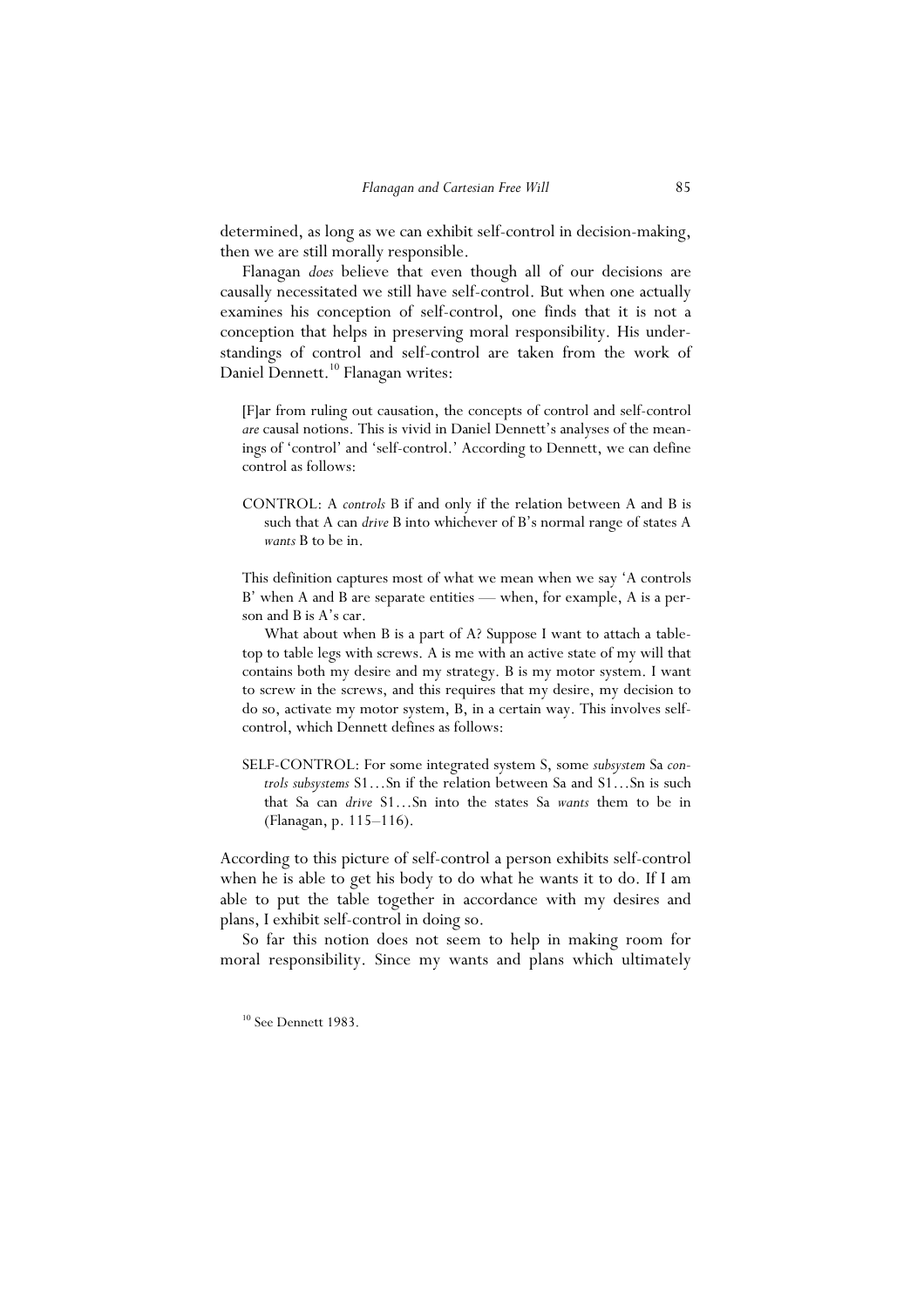control my decisions and body movements are causally necessitated by genetic and environmental factors beyond my control, then there is no sense in which one could have done otherwise that makes sense of moral responsibility.

 Now passages I cited earlier suggest that Flanagan believes the capacity to have done otherwise and/or having had 'live options' are crucial to preserving moral responsibility. But I have argued that his belief in the ubiquity of causation is incompatible with these and that his conception of self-control does nothing to suggest we could do otherwise or that when making decisions we have live options.

 At this point it might be interjected, 'I could not have done otherwise, so what?' Daniel Dennett has a famous article by this title.<sup>11</sup> In it he argues that the capacity for doing otherwise is inessential to moral responsibility. While, as just noted, Flanagan seems to think having such a capacity is important, he *could* make Dennett's move.

 Dennett and other philosophers who think the capacity for doing otherwise is irrelevant to the question of moral responsibility, i.e. Frankfurt and Wolf, defend their view by critically examining our actual practices of praising and blaming people for what they have done.<sup>12</sup> They argue that in deciding whether to praise or blame someone for what she has done, we typically don't care whether she could have done otherwise. Rather, what we care about is whether in acting the person's real attitudes are reflected. Does the person's deep self get reflected in the act? Does the person act in accordance with his second-order desires? Etc. If so, the presumption is that the act is a product of who she is and then praise or blame are appropriate. According to Dennett, Frankfurt, Wolf, and friends, since in the actual practice of praise and blame we care about the latter sorts of things and not whether one could have done otherwise, it follows that the capacity for doing otherwise is really irrelevant to whether a person is morally responsible.

 Again, as noted, Flanagan seems to think alternative possibilities and/or the capacity to do otherwise *is* important to moral responsibility. But if he does believe this, he could jettison this approach and grab on to a view more like that of Dennett and friends. Due to considerations of space, I cannot do full justice to the latter sort of view. How-

 $11$  See Dennett 1984.

<sup>&</sup>lt;sup>12</sup> See Frankfurt 1971; and Wolf 1988.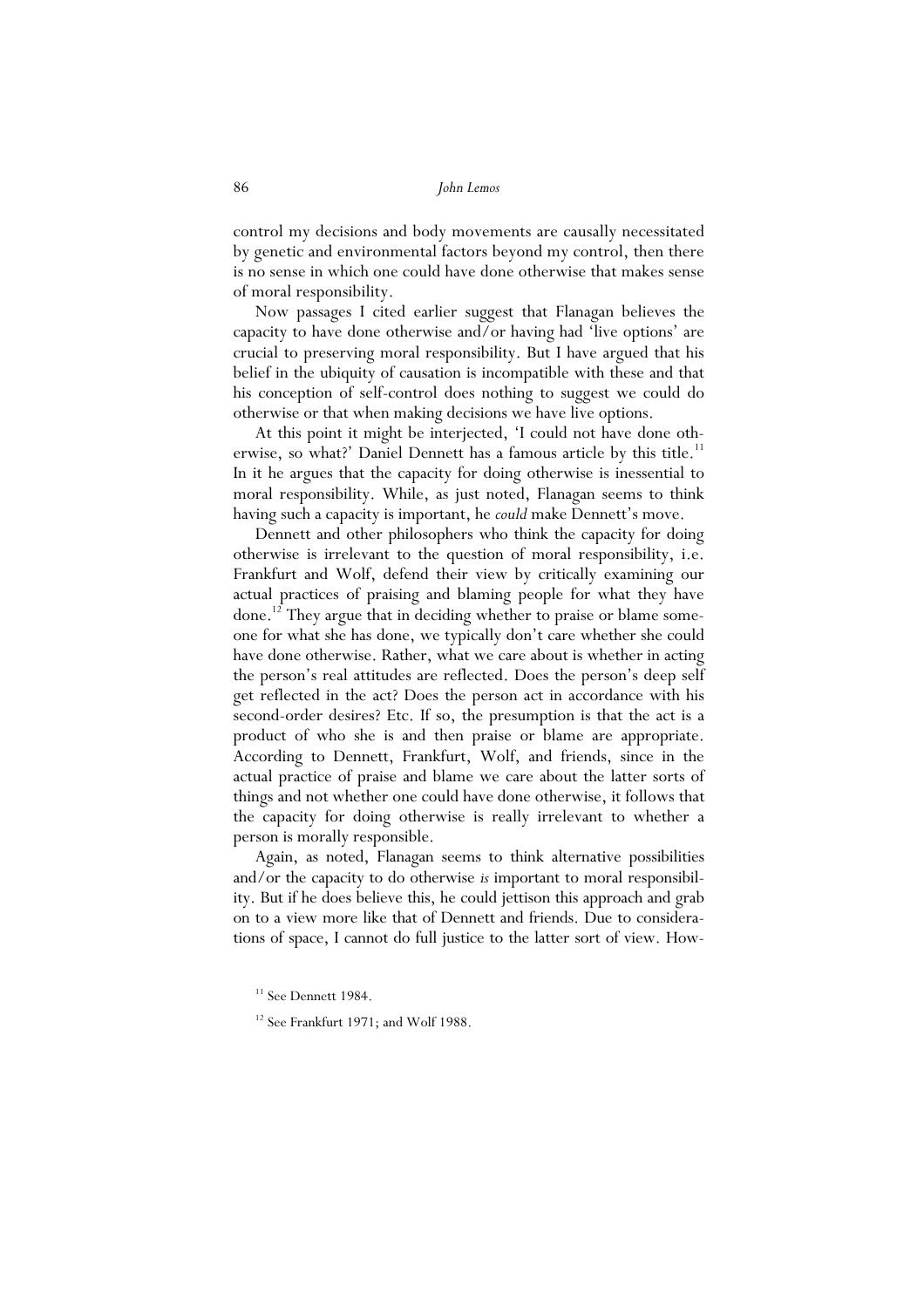ever, I will note that the argument strategy of Dennett and friends is problematic. Just because in assigning praise or blame we care about whether actions really reflect the attitudes of agents, whether they reflect the second-order desires or 'deep self' of the agent, does *not* mean we don't care about whether the agent could have done otherwise. In point of fact we care about whether the action reflects the real attitudes, or deep self, of the agent because: (1) if it *doesn't* then presumably some factor beyond the agent's control has led him to act as he did, meaning he's not responsible; and (2) if it *does* reflect his deep self then presumably the agent himself is the cause of the act, meaning he *is* responsible and deserving of either our praise or blame. But the reason why we assume the agent is morally responsible when his acts reflect his deep self is because we assume that people are in control of their deep selves, that they could do and be different from what they do and are. If we were to find out that we had no such control over our deep selves, if we found out that all of our beliefs and desires and decisions were ultimately under the control of genetic and environmental factors beyond our control, then we would no longer feel that such praise and blame are appropriate.

 The problem with the views of people like Dennett, Frankfurt, and Wolf is that they think all of our beliefs, desires, and decisions are ultimately under the control of genetic and environmental factors beyond our control. This is what determinism amounts to and they embrace this belief. But then they also maintain that this is no threat to the existence of moral responsibility, because all that we really care about in assigning praise or blame is whether the agent's action reflects his deep self, second-order desires, etc. However, as I have argued, this is problematic because we only care about the latter because we assume that our deep selves and/or second-order desires are not causally determined by genetic and environmental factors beyond our control.<sup>13</sup>

<sup>13</sup> My argument here rests on the assumption that people have incompatibilist intuitions, i.e. people believe that they cannot reasonably be held responsible for what they do unless they have the capacity to do otherwise. This assumption has been challenged in the recent literature through some interesting empirical research. See Nahmias, Morris, Nadelhoffer, and Turner 2005. They have performed experiments which they take to suggest that people have compatibilist intuitions. In contrast Shaun Nichols has done empirical research suggesting that young children have incompatibilist intuitions. See Nichols 2004. Also, in a jointly authored piece he and Joshua Knobe provide empirical evidence suggesting the results of the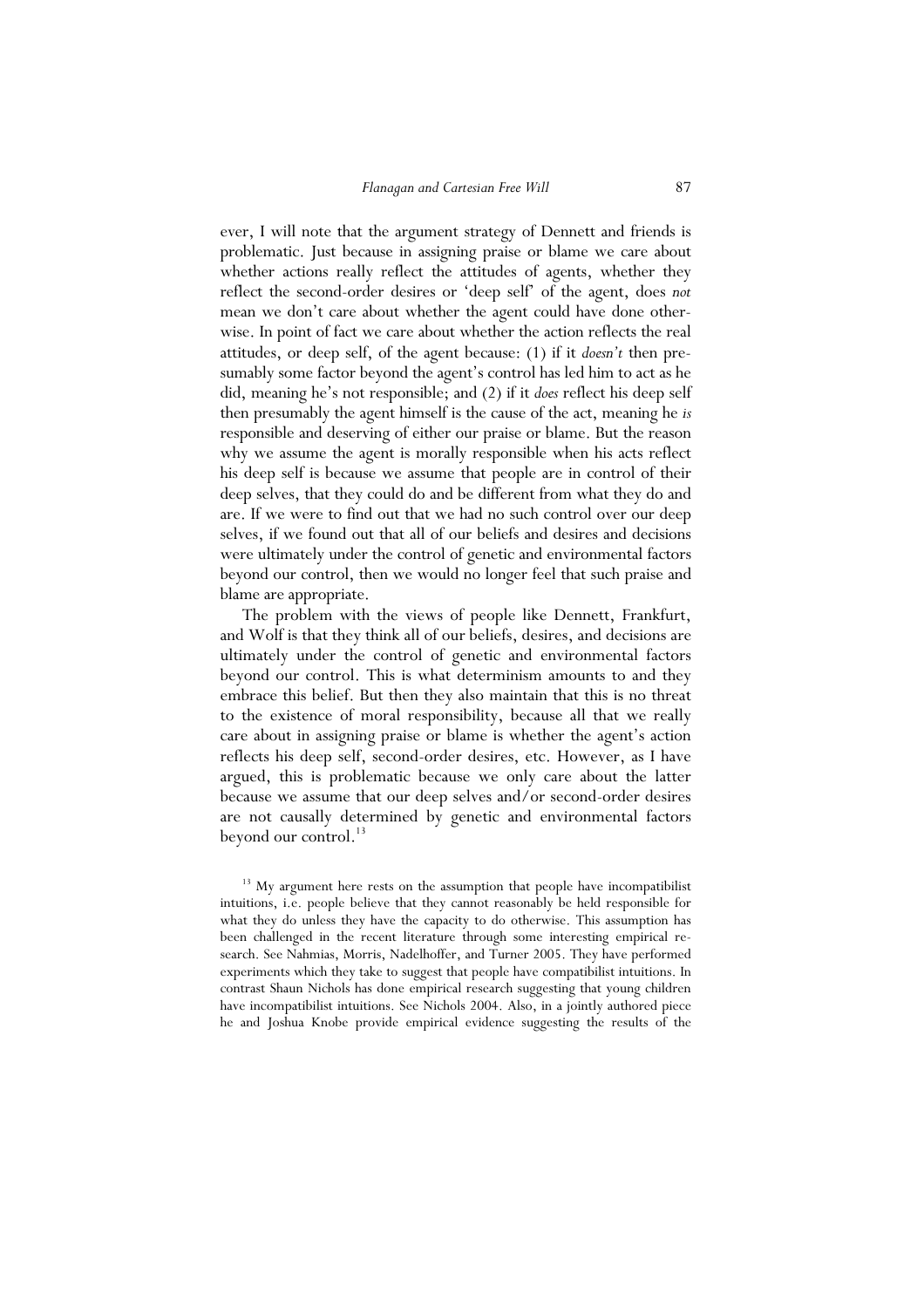For these reasons, Flanagan's position would still be problematic even if he resorted to a position like Dennett's, even if he said the capacity for doing otherwise is irrelevant to moral responsibility.

#### Conclusion

In this essay I hope to have accomplished several tasks. First, I hope to have given a clear and accurate explanation of the agent causation view. Second, in answering Flanagan's criticisms of it I hope to have exhibited some common misconceptions about its implications. Third, by answering Flanagan's criticisms and by exhibiting certain weaknesses of compatibilist and/or neo-compatibilist views, I hope to have shown that the agent causation view is deserving of more serious and/or careful consideration than it often gets in the literature.

> John Lemos Coe College Dept. of Philosophy and Religion Cedar Rapids, IA 52402, USA jlemos(a)coe.edu

#### *References*

- Chisholm, R. 1964. Human Freedom and the Self. The Lindley Lecture at the University of Kansas. Reprinted in Kane (2002, 47-58).
- Chisholm, R. 1976. *Person and Object*. LaSalle: Open Court Press.
- Clarke, R. 1993. Toward a Credible Agent Causal Account of Free Will. *Nous* 27: 191-203.
- Clarke, R. 1996. Agent Causation and Event Causation in the Production of Free Action. *Philosophical Topics* 24: 19-48.
- Dennett, D. 1983. Elbow Room: The Varieties of Free Will Worth Wanting. Cambridge, MA: MIT Press.
- Dennett, D. 1984. I Could Not Have Done Otherwise So What? *Journal of Philosophy* 81: 553-567.
- Dennett, D. 2003. *Freedom Evolves*. New York: Viking Press.

research of Nahmias, et al. may be skewed by the nature of the questions posed to subjects. They show that most adults have incompatibilists intuitions, but that emotional reactions to certain scenarios can prompt them to express compatibilist intuitions. See Nichols and Knobe (forthcoming).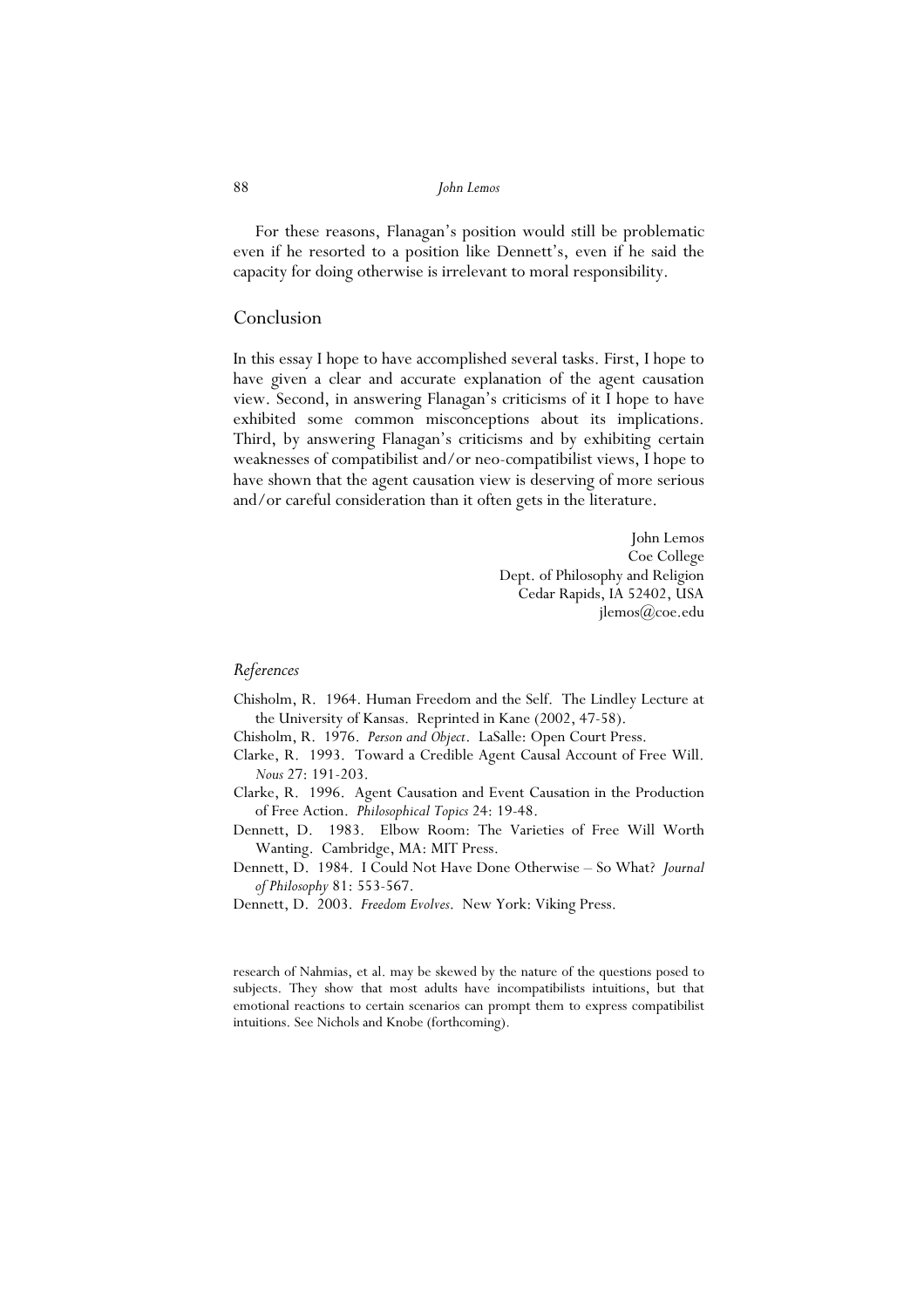- Descartes, R. 1997. *The Meditations on First Philosophy*. Trans. Laurence Lafleur. New Jersey: Prentice Hall. (First published 1641)
- Double, R. 1991. *The Non-Reality of Free Will*. Oxford: Oxford University Press.
- Flanagan, O. 1991. *The Science of the Mind*. Cambridge, MA: MIT Press.
- Flanagan, O. 1992. *Consciousness Reconsidered*. Cambridge, MA: MIT Press.
- Flanagan, O. 1996. *Self-Expressions: Mind, Morals, and the Meaning of Life*. Oxford: Oxford University Press.
- Flanagan, O. 2000. Dreaming Souls: Sleep, Dreams, and the Evolution of the Conscious Mind. Oxford: Oxford University Press.
- Flanagan, O. 2002. *The Problem of the Soul*. New York: Basic Books.
- Frankfurt, H. 1971. Freedom of the Will and the Concept of a Person. *Journal of Philosophy* 68: 5-20.
- Ginet, C. 1990. *On Action*. Cambridge: Cambridge University Press.
- Ginet, C. 1997. Freedom, Responsibility, and Agency. *Journal of Ethics* 1: 5–20.
- Kane, R. 2002. *Free Will*. Oxford: Blackwell.
- Nahmias, Morris, Nadelhoffer, and Turner. 2005. Surveying Freedom: Folk Intuitions About Free Will and Moral Responsibility. *Philosophical Psychology* 18: 561-584.
- Nichols, S. 2004. The Folk Psychology of Free Will: Fits and Starts. *Mind and Language* 19: 473-502.
- Nichols and Knobe. (forthcoming) Moral Responsibility and Determinism: The Cognitive Science of Folk Intuitions. *Nous*.
- O'Connor, T. 2000. *Persons and Causes: The Metaphysics of Free Will*. New York: Oxford University Press.
- Pereboom, D. 2001. *Living Without Free Will*. Cambridge: Cambridge University Press.
- Reid, T. 1969. *Essays on the Active Powers of the Human Mind*. Cambridge, MA: MIT Press.
- Rowe, W. 1989. Two Concepts of Freedom. The Proceedings and Addresses of the American Philosophical Association 61: 43-64.
- Rowe, W. 1991. *Thomas Reid on Freedom and Morality*. Ithaca: Cornell University Press.
- Smilansky, S. 2000. *Free Will and Illusion*. Oxford: Clarendon Press.
- Strawson, G. 1986. *Freedom and Belief*. Oxford: Oxford University Press.
- Strawson, G. 1994. The Impossibility of Moral Responsibility. *Philosophical Studies* 75: 5-24.
- Strawson, G. 2000. The Unhelpfulness of Indeterminism. *Philosophy and Phenomenological Research* 60: 149-156.
- Taylor, R. 1966. *Action and Purpose*. Englewood-Cliffs: Prentice Hall.
- Van Inwagen, P. 1983. *An Essay on Free Will*. Oxford: Clarendon Press.